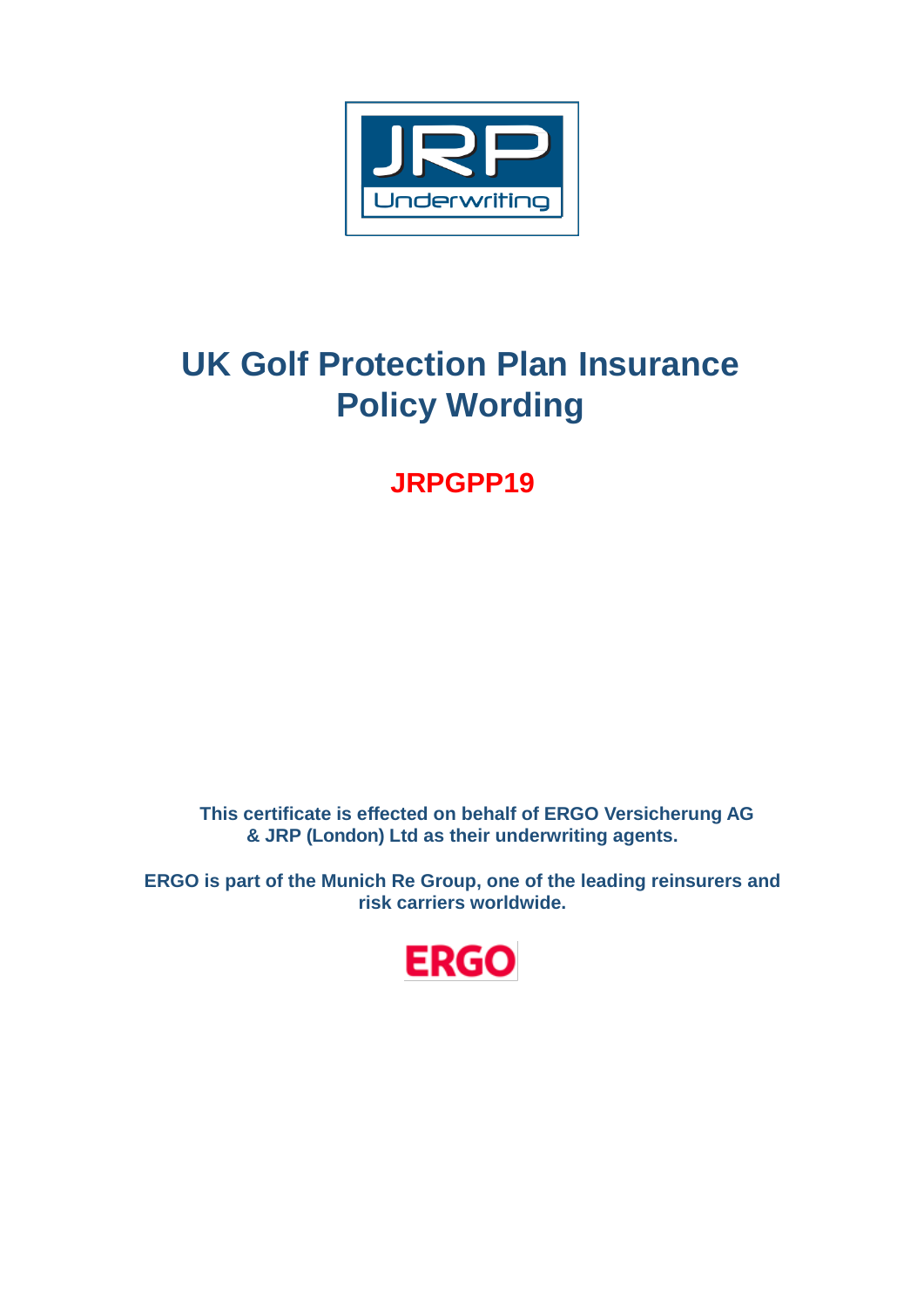

# **Introduction**

*Wherever words appear in bold type in this policy, schedule or any endorsement relating to this policy, other than in titles and paragraph headings, they will have the meanings shown in the General Definitions Section of this policy.*

# The Contract of Insurance

This **policy** is a contract of insurance between **you** and **us**. In return for the premium **you** have paid or agreed to pay shown in the **schedule we** agree to insure **you,** in accordance with the terms and conditions contained in or **endorsed** on this **policy,** against legal liability **you** incur for accidents happening during the **period of insurance.**

The following elements form the contract of insurance, please read them and keep them safe:

- **Your policy, schedule** and any **endorsements;**
- Any clauses **endorsed** on **your policy**, as set out in **your schedule**;
- Any changes to **your** insurance **policy** contained in notices issued by **us** at renewal.

**You** should take the time to read all its terms, especially the conditions which **you** have to fulfil to ensure **your**  insurance remains valid and what **you** have to do when making a claim.

# **Important**

By entering into this insurance contract **we** accept that **you** have made a reasonably clear and accessible presentation of the risk, in accordance with Section 3(3)(b) of the Insurance Act 2015.

It is important that **you:**

- check that the Sections **you** have requested are included in the **schedule;**
- check that the information **you** have given **us** is accurate see the "Information **you** have given us" Section on *page 4;*
- comply with **your** duties under each Section and under the insurance as a whole.

If this **policy** does not meet **your** requirements, or if **your** requirements change, **you** should contact **your broker**  at **your** earliest opportunity.

**We** would remind **you** that **you** must tell **us** as soon as reasonably practicable of any facts or changes which might affect **our** assessment or acceptance of this insurance. If **you** do not disclose all relevant facts, **you** may invalidate **your policy** or **your policy** may not operate fully.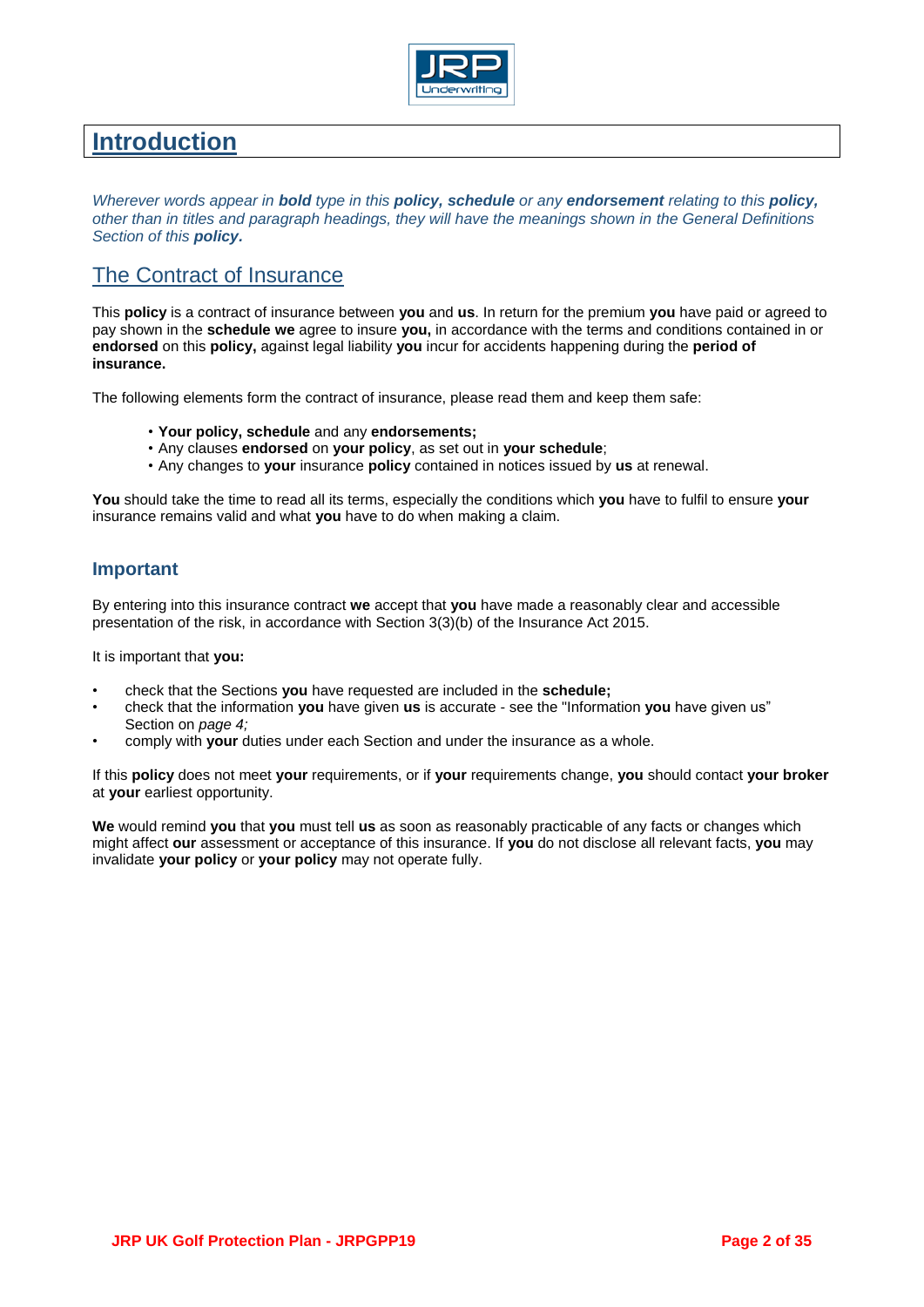

# **Contents**

|                                                                  | Page           |
|------------------------------------------------------------------|----------------|
| Introduction                                                     | 2              |
| <b>The Contract of Insurance</b>                                 | $\mathbf{2}$   |
| Important                                                        | $\mathbf 2$    |
| Contents                                                         | 3              |
| <b>Important Information</b>                                     | 4              |
| Information you have given us                                    | 4              |
| How to amend this insurance                                      | 4              |
| Renewal of this insurance                                        | 5              |
| How to cancel this insurance                                     | 5              |
| Cooling off period                                               | 5              |
| After the cooling off period                                     | 5              |
| Our right to cancel this insurance                               | 5              |
| Cancellation - instalment payments                               | 6              |
| Return of premium                                                | 6              |
| How to make a claim                                              | 6              |
| Things you must do                                               | 6              |
| Defence of claims                                                | 6              |
| Our Regulator                                                    | 7              |
| How to make a complaint                                          | $\overline{7}$ |
| <b>Privacy Notice</b>                                            | 9              |
|                                                                  | 11             |
| <b>Rights of Third Parties</b><br>Choice of Law and Jurisdiction | 11             |
|                                                                  | 11             |
| Language<br>Sanctions                                            | 12             |
|                                                                  | 12             |
| Taxes                                                            |                |
| <b>General Definitions</b>                                       | 13             |
| Section A - Non-Negligence Cover                                 | 16             |
| <b>Operative Clause</b>                                          | 16             |
| Limit of indemnity                                               | 16             |
| Exclusions applicable to Section A                               | 17             |
| Conditions applicable to Section A                               | 17             |
| <b>Section B - Public Liability</b>                              | 18             |
| <b>Operative Clause</b>                                          | 18             |
| Limit of indemnity                                               | 18             |
| Extensions applicable to Section B                               | 19             |
| Exclusions applicable to Section B.                              | 19             |
| <b>Section C - Personal Accident</b>                             | 20             |
| Definitions                                                      | 20             |
| Cover                                                            | 20             |
| <b>Table of Benefits</b>                                         | 20             |
| Extensions applicable to Section C                               | 22             |
| Exclusions applicable to Section C                               | 22             |
| Conditions applicable to Section C                               | 23             |
| General Extensions                                               | 24             |
| <b>General Data Protection Regulation (GDPR)</b>                 | 24             |
| <b>Prosecution Defence Costs Extension</b>                       | 26             |
| <b>General Exclusions</b>                                        | 28             |
| <b>Claims Conditions</b>                                         | 32             |
| <b>General Conditions</b>                                        | 35             |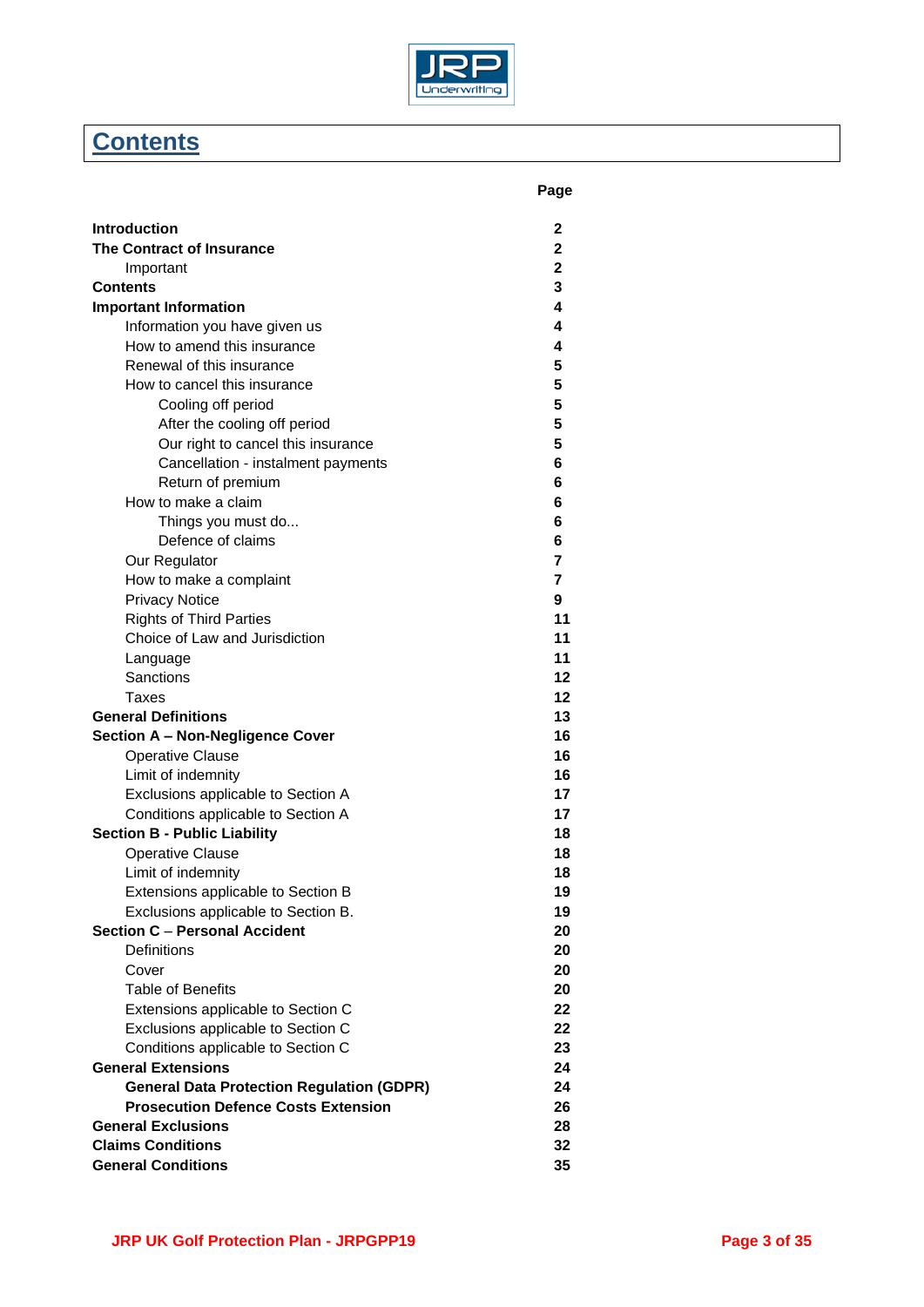

# **Important Information**

# **Information you have given us**

In deciding to accept this insurance and in setting the terms and premium, **we** have relied on the information **you**  have given **us**. Please refer to "How to amend this insurance" below.

**You** must take care when answering any questions **we** ask by ensuring that all information provided is accurate and complete.

At the commencement of the **period of insurance** or at the subsequent renewal of the **policy you** must disclose every material circumstance **you** know or ought to know, and provide a fair presentation of the information required to enable **us** to assess **your** insurance risk.

Information is material if it could:

- a. affect **our** assessment of the risk; or
- b. it could mean that **we** may need to change the terms or premium or both; or
- c. mean that **we** may not be able to cover that aspect of risk; or
- d. mean that **we** may no longer be able to provide **you** with insurance cover.

**You** must notify **us** as soon as is reasonably practicable of any changes in circumstances which may increase the possibility of loss, damage or legal liability covered by this **policy**. For example, **we** would need **you** to notify **us**:

- if **you** change or expand **your business** activities stated in the **schedule**;
- if any of **your employees** are to engage in work **offshore**;
- if **you** purchase a company, whether in its entirety or a part interest, and want or intend the activities of that company to be covered under this **policy**.

These are just some examples and there may be other circumstances **we** would want **you** to tell **us** about. If **you**  are in any doubt, please contact **your broker** directly as failure to notify **us** of any changes could lead to **your policy** being cancelled, or a claim rejected or not fully paid.

In addition **you** must notify **us** of any alteration to the information provided, at inception or at renewal, occurring during the **period of insurance**.

If **you** are unsure as to whether or not certain facts should be disclosed please contact **your broker**.

If **you** do not disclose all information **your** insurance may not cover **you** fully, or at all.

# **How to amend this insurance**

If **you** become aware that information **you** have given **us** is inaccurate, **you** must inform **your broker** as soon as reasonably practicable. If **you** need to change the information **you** have given **us** because a mistake has been made or if that information changes at any time please contact **your broker** as soon as reasonably practicable on becoming aware of that mistake or change.

REMEMBER - failure to notify **us** of changes may affect any claim **you** make.

When **you** make a change to **your policy** or tell **us** about a change to the information **you** have given **us**, **we** or **your broker** will write to **you** if **we**:

- need to amend the terms of **your** insurance; or
- require **you** to pay more for **your** insurance.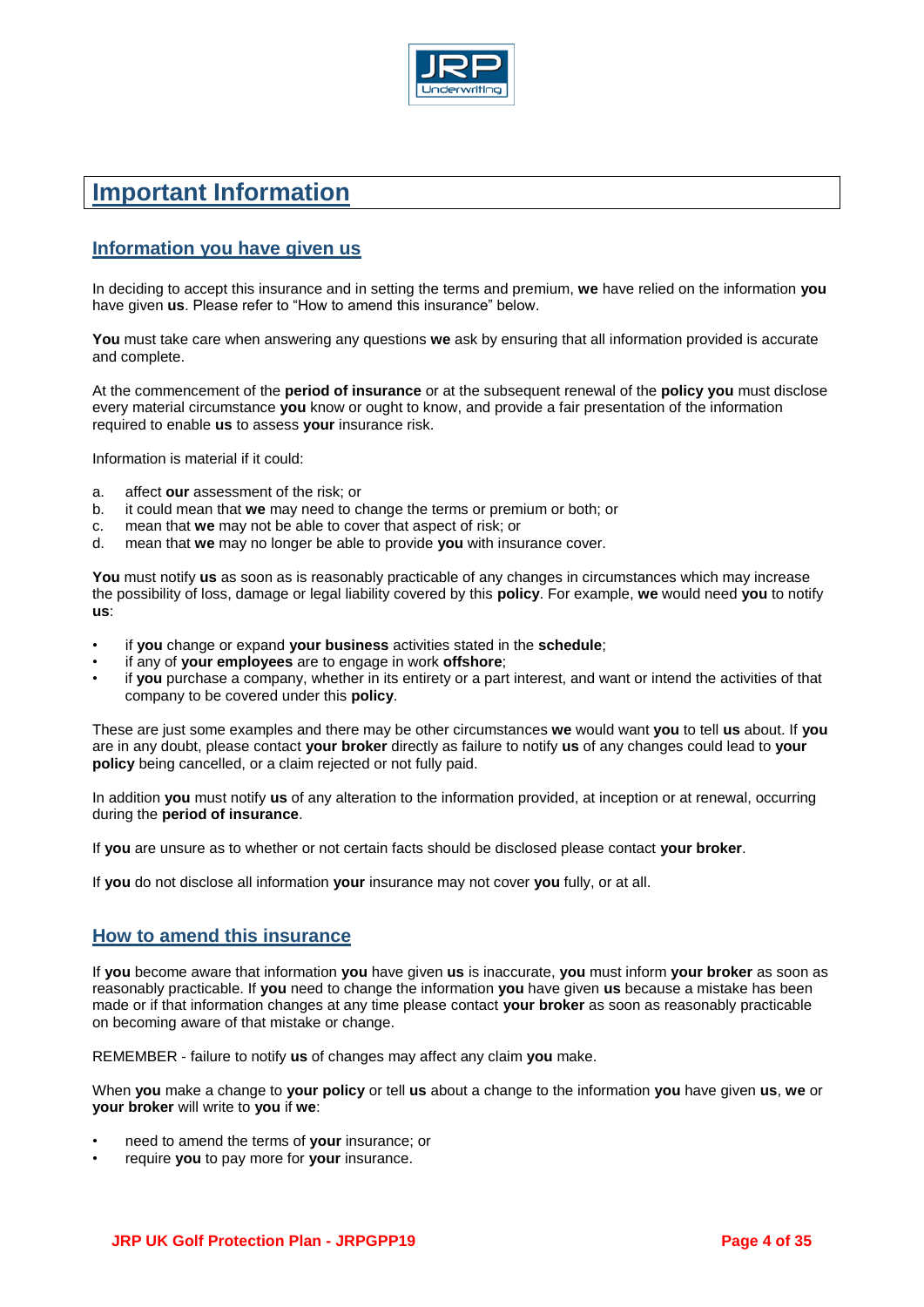

# **Renewal of this insurance**

When **your policy** is due for renewal, **we** may offer to renew it for **you** automatically. This means **you** do not need to confirm **your** intention to renew before the **policy** ends. If **we** offer to do this for **you**, **we** will write to **your broker** at least twenty-one (21) days before the **period of insurance** ends with full details of **your** next year's premium and **policy** terms and conditions. If **you** do not want to renew the **policy**, please contact **your broker**. Occasionally, **we** may not be able to offer to renew **your policy**. If this happens, **we** will write to **your broker** at least twenty-one (21) days before the expiry of **your policy** to allow enough time for **you** to make alternative insurance arrangements.

# **How to cancel this insurance**

To cancel this insurance (before, during or after the "cooling off period") please give **us** notice via **your broker** or in writing to **our** address as stated in **your schedule**.

# **Cooling off period**

**You** have a statutory right to cancel **your policy** within fourteen (14) days from the day of purchase or renewal of the contract or the day on which **you** receive **your policy** or the renewal documentation, whichever is later.

If **you** wish to cancel and the insurance cover has not yet commenced, **you** will be entitled to a full refund of the premium paid. Alternatively, if **you** wish to cancel and the insurance cover has already commenced, provided **you** have not made a claim and there hasn't been an incident that could give rise to a claim, **you** will be entitled to a refund of the premium paid, less a proportional deduction for the time **we** have provided cover as stated in "*Return of premium*" below.

If **you** do not exercise **your** right to cancel **your policy**, it will continue in force and **you** will be required to pay the premium.

# **After the cooling off period**

For cancellation outside the statutory cooling off period **you** can cancel this insurance at any time. If **you** cancel this insurance after the cooling off period **we** will pay **you** a refund of any premium paid less a deduction in respect of the time for which **you** have been covered as stated in "*Return of premium*" below.

# **Our right to cancel this insurance**

**We** may cancel this insurance where there is a valid reason by giving **you** thirty (30) days' notice in writing by registered letter to **your** last known address. If **we** cancel this insurance **we** will pay **you** a refund of any premium paid as stated in "*Return of premium*" below.

Reasons **we** may decide to cancel **your policy** include if:

- a) there is a material change in **your business**;
- b) there is reasonable suspicion of fraud or where there has been misrepresentation of material information and/or other non-disclosure;
- c) the information that forms the basis of this contract changes;
- d) **you** do not co-operate or supply information or documentation that **we** request which materially affects our ability to process the **policy** or **our** ability to defend **our** interests;
- e) following a survey **we** have required **you** to make risk improvements and **you** have not completed these within a reasonable period of time advised by **us**;
- f) the premium has not been paid;
- g) threatening or abusive behaviour or the use of threatening or abusive language, intimidation or bullying of **our** staff or suppliers;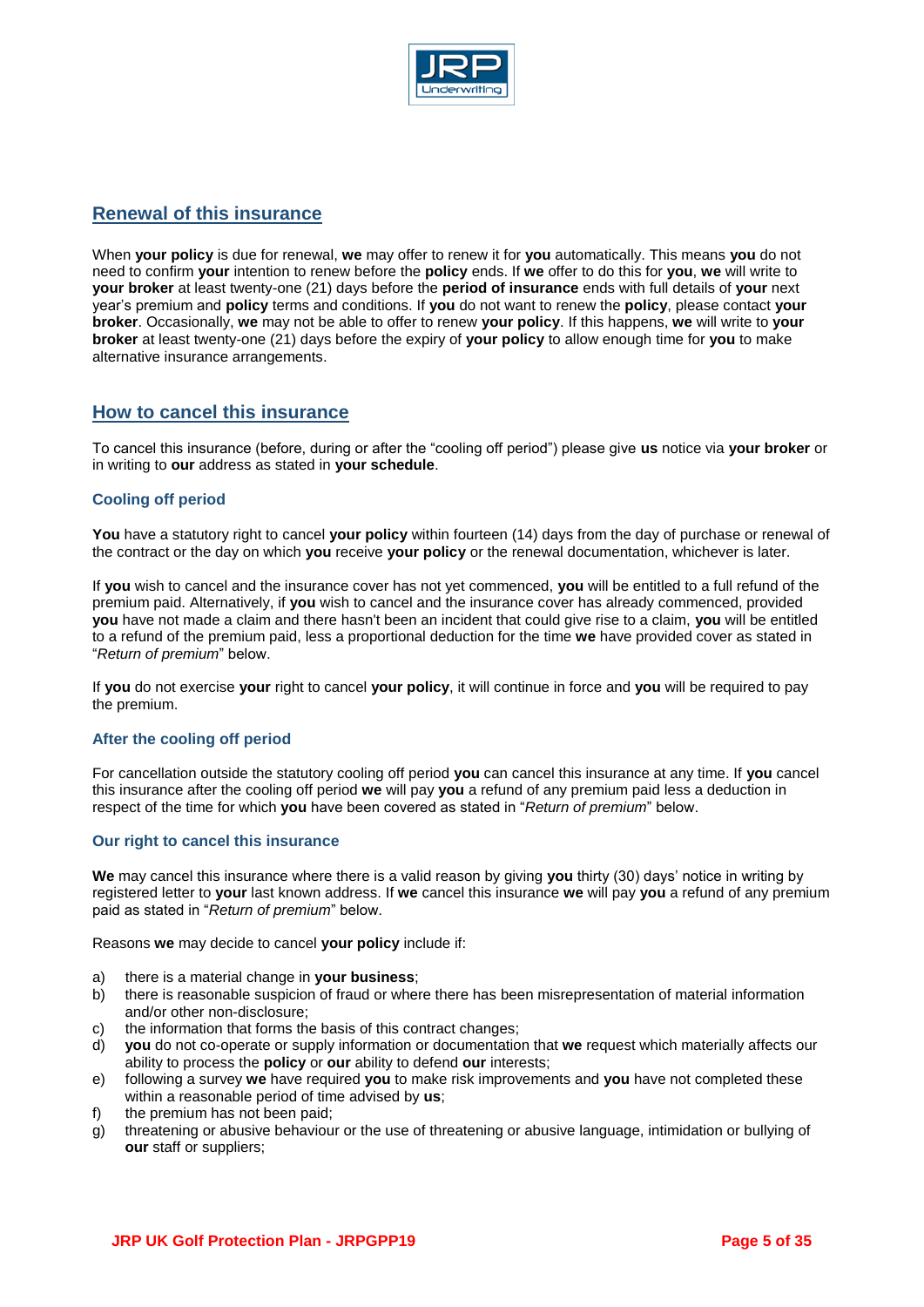

#### **Cancellation – instalment payments**

If **you** pay **your** premium by direct debit and there is any default in payment, **we** will contact **you** to request payment by a given date. If payment is still not received by this date, **we** may then cancel this insurance. No refund or credit of premium will be due when cancellation takes place in these circumstances.

# **Return of premium**

If **you** have made a claim or there has been an incident which could give rise to a claim **we** will not return any premium.

If this insurance is cancelled, provided **you** have not made a claim and there hasn't been an incident that could give rise to a claim, **we** will return the premium stated in the **schedule** less a deduction for the time for which **you**  have been covered. This will be calculated on a proportional basis (for example, if **you** have been covered for 6 months, the deduction for the time **you** have been covered will be half the annual premium).

However, if the premium at the commencement of the **period of insurance** has been calculated on any estimates provided by **you**, it will be adjusted in accordance with General Condition *1 "Adjustment of premium*" before calculating the return of premium. Where the premium payable for any Section or Sections of this **policy**  is stated in the **schedule** as being a "minimum" or "minimum and deposit", which **you** agreed to pay for this insurance, the return premium payable to **you** for that Section or those Sections will not be more than the "minimum" or "minimum and deposit" stated in the **schedule** less a deduction for the time for which **you** have been covered**.** 

# **How to make a claim**

If **you** need to make a claim or notify an incident which could give rise to a claim please contact us at the following quoting **your policy** number :-

JRP Claims Team MPL Claims Management Ltd Temple Court, 13A Cathedral Road, Cardiff, CF11 9HA

Telephone No. : 0345 060 0014 Email : **[jrp@mplclaims.com](mailto:jrp@mplclaims.com)**

Please also refer to the "Claims Conditions" commencing on *page 30.* 

# **Things you must do…**

**You** must comply with the following conditions. If **you** fail to do so, **we** may not pay **your** claim, or any payment could be reduced. **You** must:

- 1. notify **us** in accordance with "Claims Conditions 1. Notification".
- 2. provide any other information **we** may reasonably require.
- 3. not admit liability in accordance with "Claims Conditions 2. Claims handling".
- 4. take all reasonable care to limit any loss, damage or injury.

#### **Defence of claims**

**We** may, at **our** discretion, defend claims in accordance with "Claims Conditions - 2. Claims handling":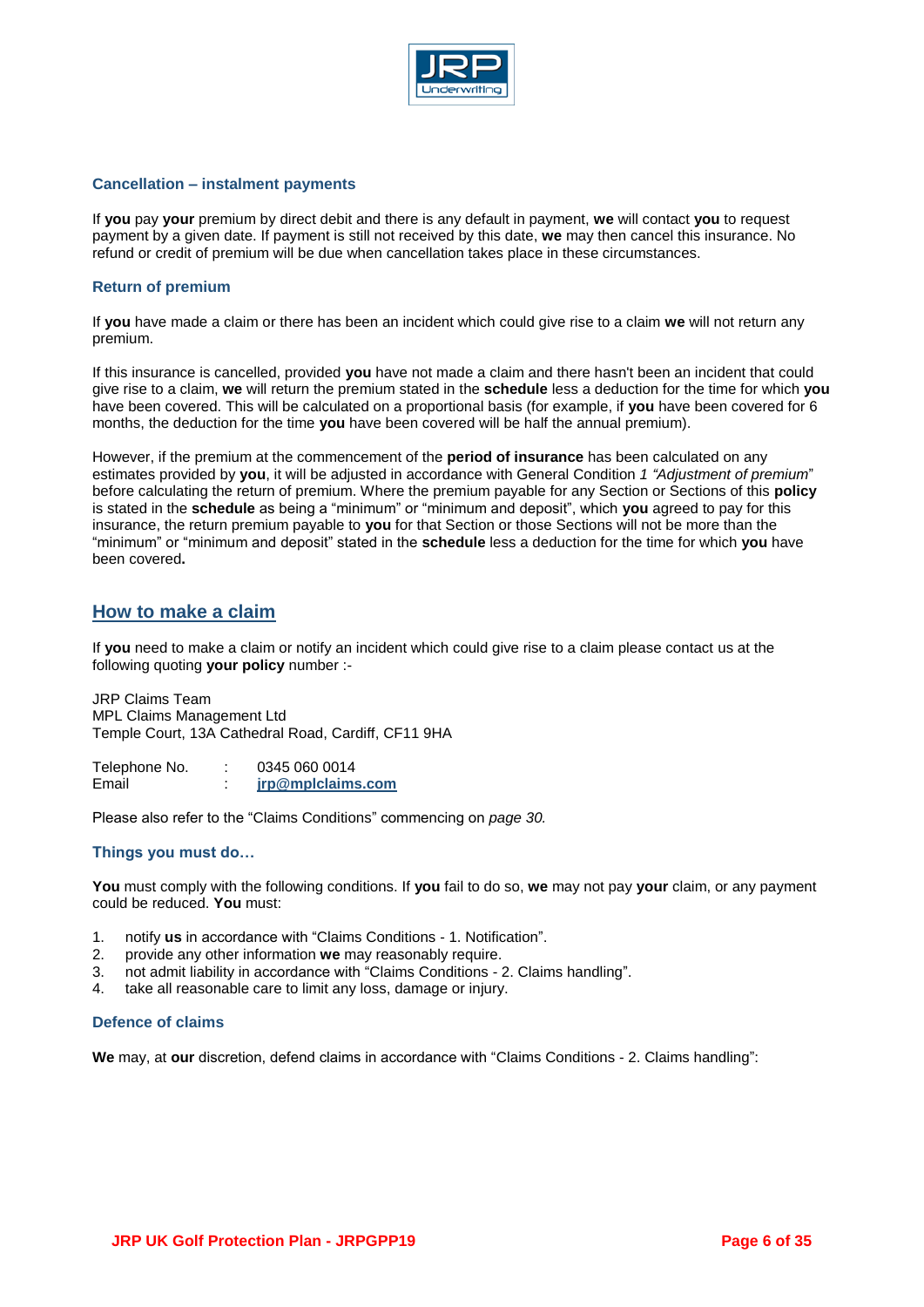

# **Our Regulator**

ERGO Versicherung AG is a German insurance company with its headquarters at Victoriaplatz 2, 40477 Düsseldorf. Registered No: HRB36466. UK Branch registered in England and Wales, Registration No. BR016401. Registered Office Plantation Place, 30 Fenchurch Street, London EC3M 3AJ.

ERGO Versicherung AG, UK Branch is authorised by Bundesanstalt für Finanzdienstleistungsaufsicht and subject to limited regulation by the Financial Conduct Authority and Prudential Regulation Authority. Details about the extent of **our** regulation by the Financial Conduct Authority and Prudential Regulation Authority are available from **us** on request.

# **How to make a complaint**

**Our** aim is to provide all **our** customers with a first class standard of service. However, there may be occasions when **you** feel this objective has not been achieved. If **you** have a complaint about **your policy** or the handling of a claim, the details below set out some of the key steps that **you** can take to address **your** concerns.

# **Where do I start?**

If **your** complaint is about the way in which the **policy** was sold to **you** or whether it meets **your** requirements, **you**  should contact the insurance broker who arranged the **policy** for **you**.

If **your** complaint is about a claim, **you** should refer the matter to the JRP Underwriting Claims Team at MPL Claims Management Ltd. Their contact details are provided below :-

JRP Claims Team MPL Claims Management Ltd Temple Court 13A Cathedral Road **Cardiff** CF11 9HA

Telephone No. : 0345 060 0014 Email : **[jrp@mplclaims.com](mailto:jrp@mplclaims.com)**

If **your** complaint is about anything else, **you** should refer it to JRP Underwriting, whose contact details are:

The Business Manager JRP Underwriting Suite 828, Gallery 8 Lloyd's Building One Lime Street London EC3M 7DQ.

Telephone : 020 3326 2030 Email : **[david.ezzard@jrpunderwriting.co.uk](mailto:david.ezzard@jrpunderwriting.co.uk)**

Alternatively, **you** can ask **your broker** to refer the matter on for **you**.

Please quote **your policy** number in all correspondence so that **your** concerns may be dealt with speedily.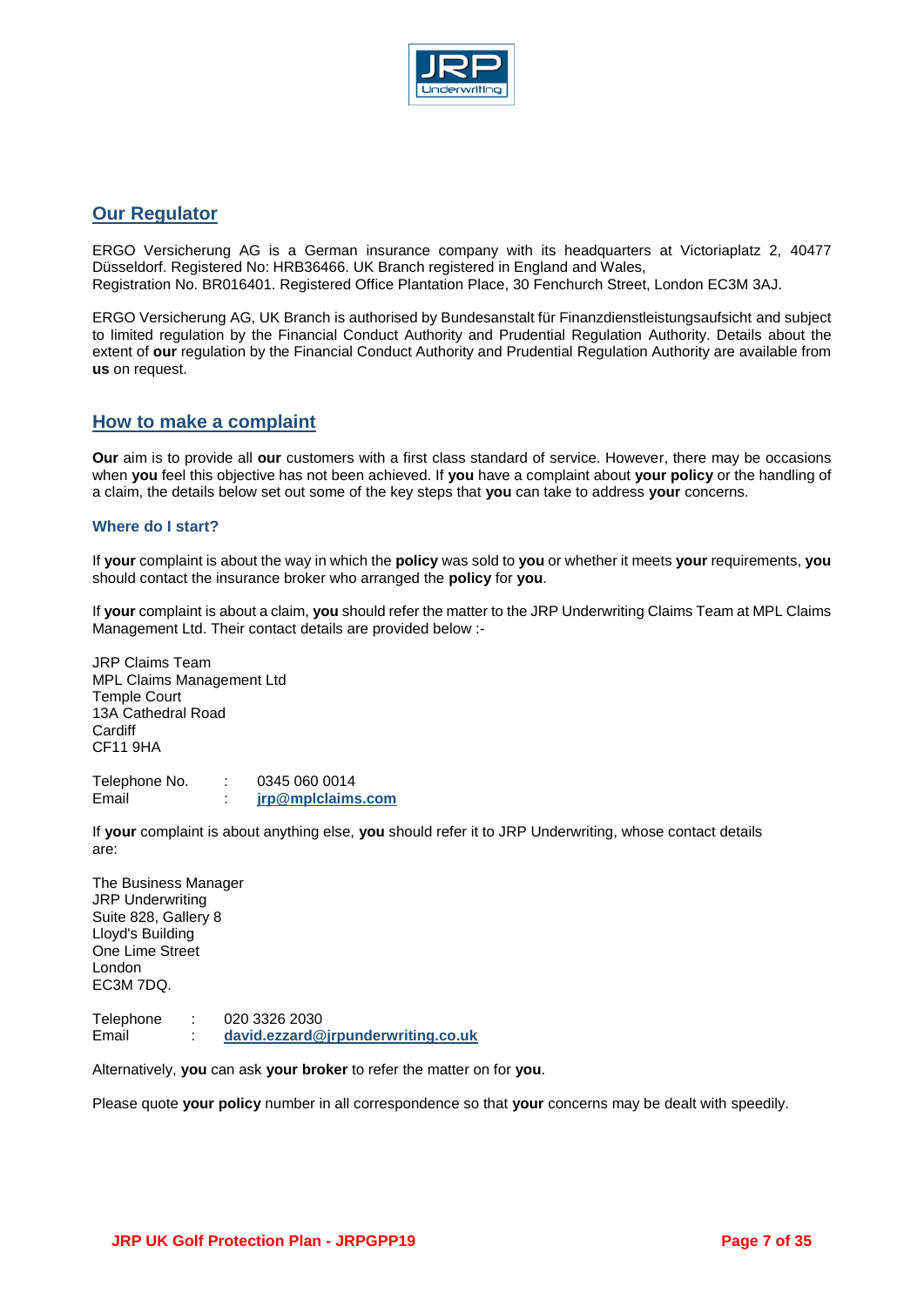

#### **What happens next?**

If MPL Claims Management Ltd or JRP Underwriting are not able to resolve **your** complaint satisfactorily by close of business of the third business day following, they will refer **your** complaint to the Head of Compliance at ERGO Versicherung AG, UK Branch, who will send **you** an acknowledgement letter.

If **you** don't receive any acknowledgement letter, or at any time if **you** wish to do so, **you** may contact the Head of Compliance **yourself** by writing to:

Complaints Manager ERGO Versicherung AG, UK Branch, Munich Re Group Offices Plantation Place 30 Fenchurch Street London EC3M 3AJ

Telephone : 020 3003 7130 Email : **[complaints@ergo-commercial.co.uk](mailto:complaints@ergo-commercial.co.uk)**

The Head of Compliance will investigate **your** complaint and will provide **you** with a written response within eight weeks of **your** initial complaint. This will either be a final response or a letter informing **you** that **we** need more time for **our** investigation.

#### **If you remain unhappy**

If **we** have not resolved **your** complaint at the end of eight weeks, or if after receiving **our** final response **you**  remain dissatisfied, **you** may be able to refer **your** complaint to the Financial Ombudsman Service (contact details below). **You** will have six months from the date of the final response to make this referral.

Your rights as a customer to take legal action are not affected by the existence or use of the complaints procedure mentioned above. However, the Financial Ombudsman Service may not adjudicate on a case where court proceedings are actively in progress.

The Financial Ombudsman Service Exchange Tower London E14 9GE Telephone : 0800 0234 567

Further information is available from them and **you** may refer a complaint to them online at **[www.financial](http://www.financial-ombudsman.org.uk/)[ombudsman.org.uk](http://www.financial-ombudsman.org.uk/)**

The Ombudsman will review complaints from eligible complainants. An eligible complainant is defined as:

- 1) a private individual;
- 2) a **business**, which has a group annual turnover of less than £6.5m and either fewer than 50 staff or an annual balance sheet total of less than £5m at the time the complainant refers the complaint to the respondent;
- 3) a charity which has an annual income of less than £1m at the time the complainant refers the complaint to the respondent; or
- 4) a trustee of a trust which has a net asset value of less than £1m at the time the complainant refers the complaint to the respondent.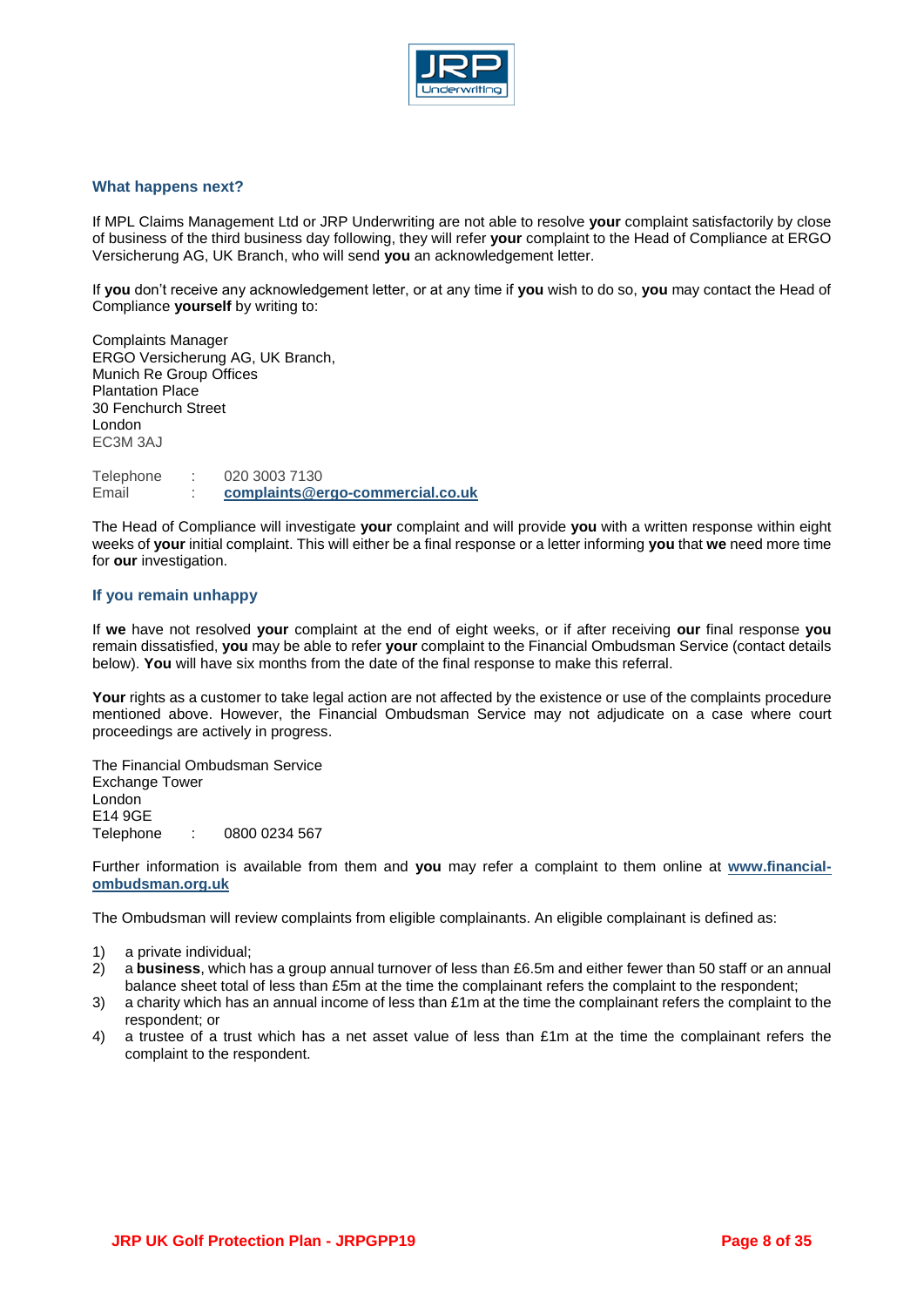

# **Privacy Notice**

Information **we** process **you** should understand that information **you** provide, have provided and may provide in future will be processed by **us**, in compliance with UK data privacy laws for the purpose of providing insurance, handling claims and/or responding to complaints.

# **Information containing personal and sensitive personal information**

Information **we** process may be defined as personal and/or sensitive personal information. Personal information is information that can be used to identify a living individual e.g. name, address, driving licence or national insurance number. Personal information is also information that can identify an individual through a work function or their title.

In addition, personal information may contain sensitive personal information; this can be information about **your**  health and/or any criminal convictions.

**We** will not use personal and/or sensitive personal information except for the specific purpose for which **you** provide it and to carry out the services as set out within this notice.

# **Collecting electronic information**

If **you** contact **us** via an electronic method, **we** may record **your** internet electronic identifier i.e. **your** internet protocol (IP) address. **Your** telephone company may also provide **us** with **your** telephone number.

#### **How we use your information?**

**Your** personal and/or sensitive personal information may be used by **us** in a number of ways, including to:

- arrange and administer an application for insurance;
- manage and administer the insurance;
- investigate, process and manage claims; and/or
- prevent fraud.

#### **Who we share your information with?**

**We** may pass **your** personal and/or sensitive personal information to industry related third parties, including authorised agents; service providers; reinsurers; other insurers; legal advisers; loss adjusters and claims handlers.

We may also share **your** personal and/or sensitive personal information with law enforcement, fraud detection, credit reference and debt collection agencies and within JRP and Ergo/Munich Re Group of companies to:

- assess financial and insurance risks:
- recover debt:
- to prevent and detect crime; and/or
- develop products and services.

**We** will not disclose **your** personal and/or sensitive personal information to anyone outside the JRP and Ergo/Munich Re Group of companies except:

- where **we** have **your** permission;
- where **we** are required or permitted to do so by law;
- to other companies who provide a service to **us** or **you;** and/or
- where **we** may transfer rights and obligations under the insurance.

#### • **Why is it necessary to share information?**

Insurance companies share claims data to:

- ensure that more than one claim cannot be made for the same personal injury or property damage;
- check that claims information matches what was provided when the insurance was taken out;
- act as a basis for investigating claims when **we** suspect that fraud is being attempted; and/or
- respond to requests for information from law enforcement agencies.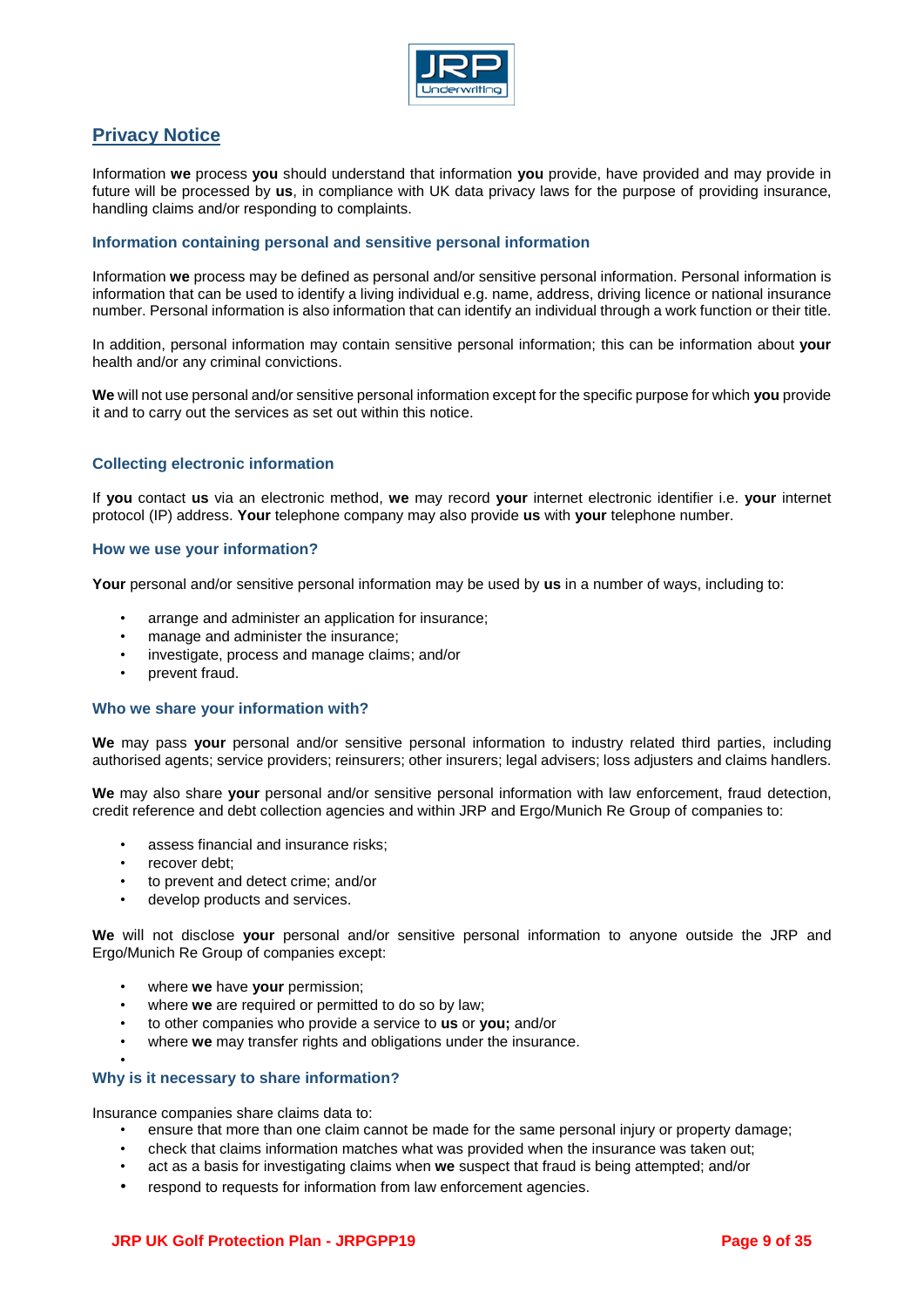

# **The transferring of information outside the European Economic Area**

In providing insurance services, **we** may transfer **your** personal and/or sensitive personal information to other countries including countries outside the European Economic Area. If this happens **we** will ensure that appropriate measures are taken to safeguard **your** personal and/or sensitive personal information.

### **Access to your information**

**You** have a right to know what personal and/or sensitive personal information **we** hold about **you.** If **you** would like to know what information **we** hold, please contact the Head of Compliance at the address listed within this notice, stating the reason for **your** enquiry. **We** may write back requesting **you** to confirm **your** identity:

If **we** do hold information about **you**, **we** will:

- give **you** a description of it;
- tell you why **we** are holding it;
- tell **you** who it could be disclosed to; and
- let **you** have a copy of the information in an intelligible form.

If some of **your** information is inaccurate, **you** can ask **us** to correct any mistakes by contacting **our** Head of Compliance.

#### **Providing consent to process your information**

By providing **us** with **your** personal and/or sensitive personal information, **you** consent to **your** information being used, processed, disclosed, transferred and retained for the purposes set out within this notice.  $\cdot$ 

If **you** supply **us** with personal information and/or sensitive personal information of other people, please ensure that **you** have fairly and fully obtained their consent for the processing of their information. **You** should also show this notice to the other people.

**You** should understand that if **you** do not consent to the processing of **your** information or **you** withdraw consent, **we** may be unable to provide **you** with insurance services.

#### **Changes to this Notice** .

We keep our privacy notice under regular review. This notice was last updated on the 18<sup>th</sup> April 2018.

# **Contacting us**

If **you** have any questions relating to the processing of **your** information, contact:

Head of Compliance ERGO Versicherung AG, UK Branch, Munich Re Group Offices Plantation Place 30 Fenchurch Street London EC3M 3AJ

Telephone : 020 3003 7444 Email : **[complaints@ergo-commercial.co.uk](mailto:complaints@ergo-commercial.co.uk)**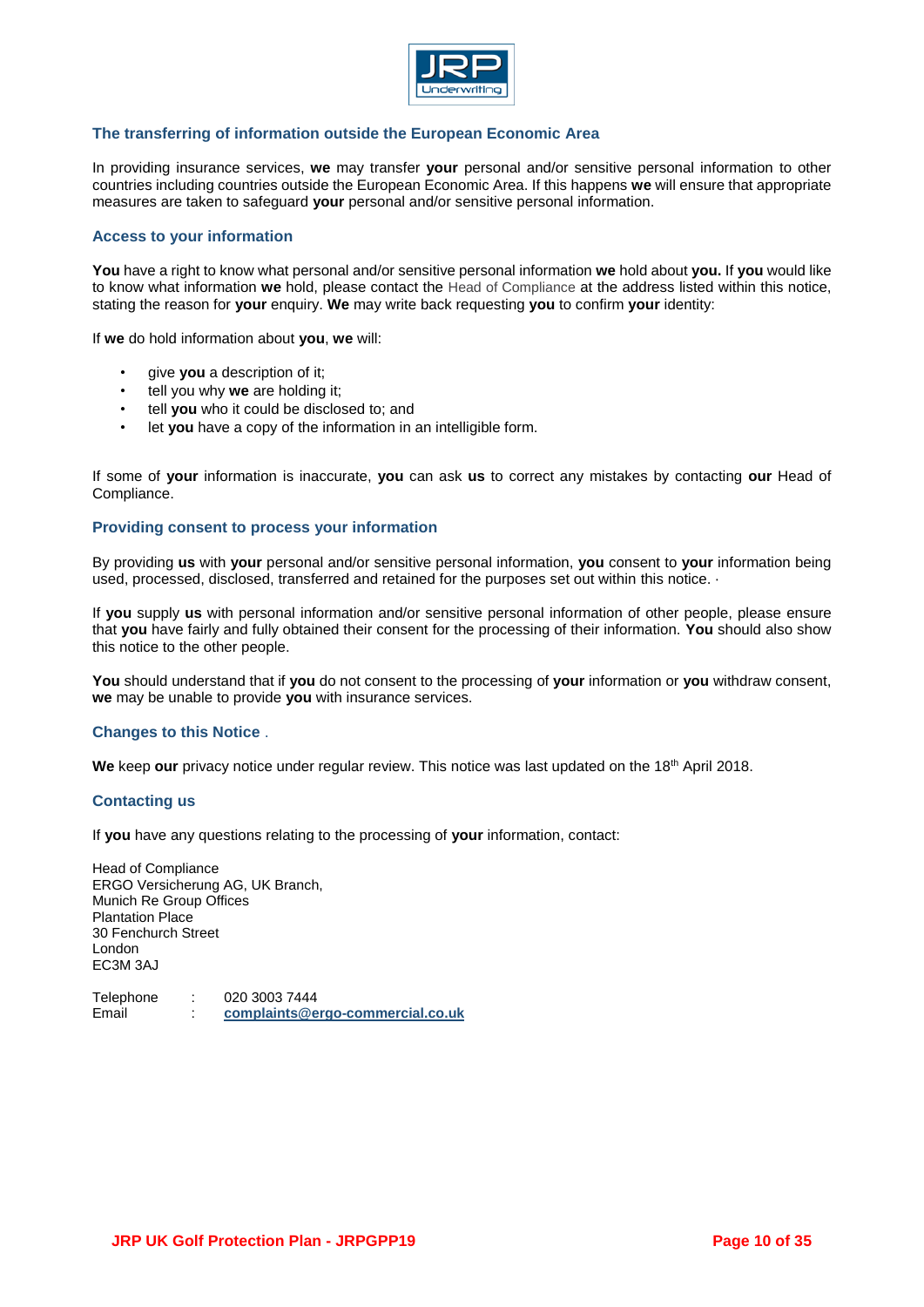

# **Rights of Third Parties**

A person who is not a party to this **policy** has no right under the Contracts (Rights of Third Parties) Act 1999 to enforce any term of this contract, but this does not affect any right or remedy of a third party which exists or is available apart from that Act.

# **Choice of Law and Jurisdiction**

The parties to a contract of insurance are free to choose the law and jurisdiction applicable to that contract. In the absence of any agreement to the contrary, the laws of England and Wales will apply and the parties submit to the exclusive jurisdiction of the courts of England and Wales unless, at the commencement of the **period of insurance, you** are either:

- i) a resident of; or
- ii) a **business** with its registered office or principal place of **business** is situated in;

Scotland, Northern Ireland, the Channel Islands or the Isle of Man, in which case (in the absence of agreement to the contrary) the law of that country, crown protectorate or dependency will apply and the parties submit to the exclusive jurisdiction of the courts of that country, crown protectorate or dependency.

# **Language**

The language of **your policy** and any communication throughout the duration of the **period of insurance** will be English.

# **Sanctions**

This **policy** will not provide any insurance cover or benefit and **we** will not pay any sum if doing so would mean that **we** are in breach of any sanction, prohibition or restriction imposed by any law or regulation applicable to **us**.

# **Taxes**

There may be circumstances where taxes may be due that are not paid via **us**. If this occurs, then it is **your**  responsibility to ensure that these are paid direct to the appropriate authority.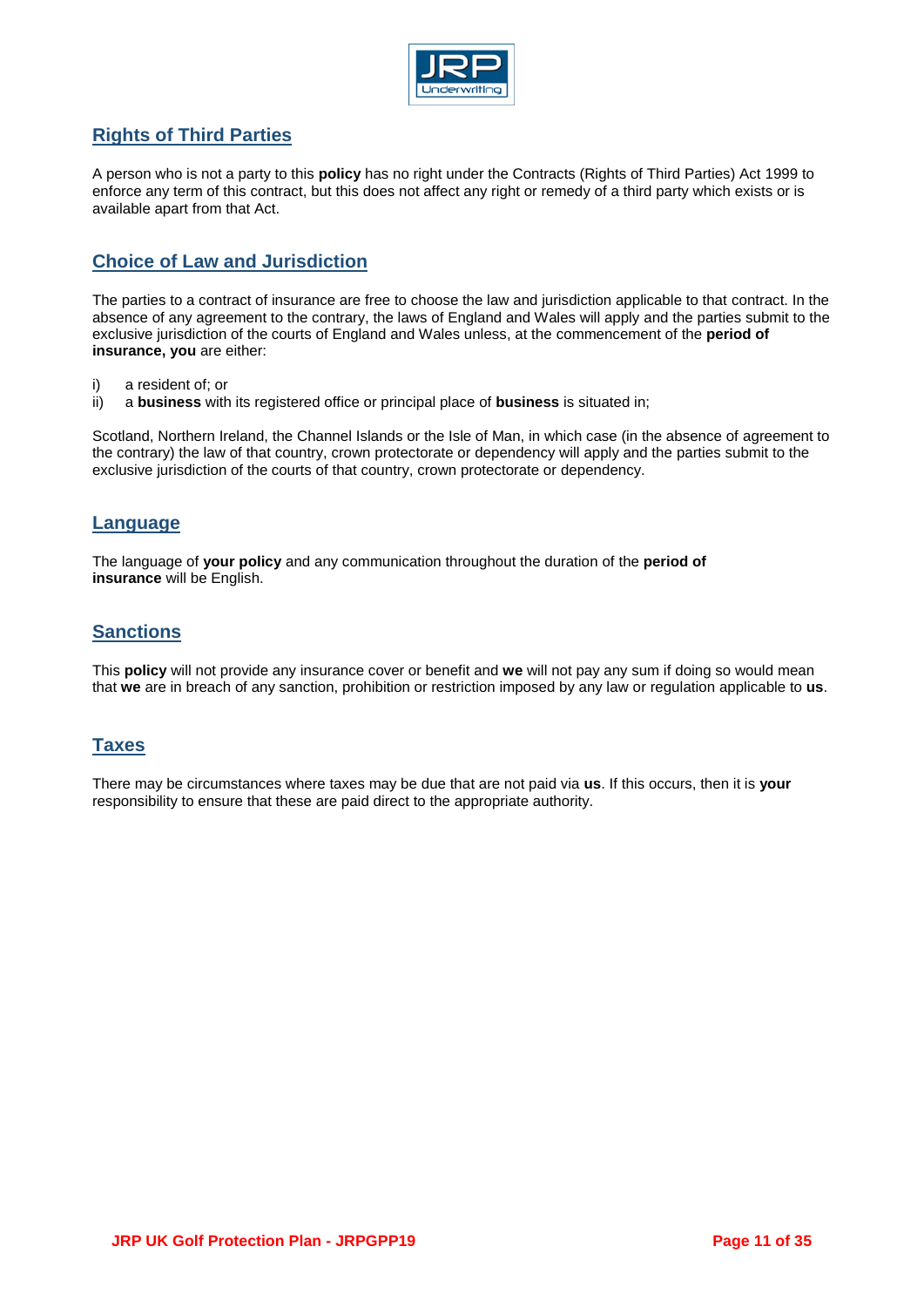

# **General Definitions**

*Definitions are set out below unless otherwise shown in a particular policy Section. Any word or phrase, other than titles and paragraph headings, which has a definition is printed throughout this policy, <i>schedule or any endorsement relating to this policy in bold type. Any defined word or phrase in the singular is deemed to include the plural and those in the plural are deemed to include the singular.*

# **1. Aircraft**

Any vessel, craft, vehicle, drone, kite, hang-glider, balloon, or other appliance whether heavier or lighter than air which is used within or outside the Earth's atmosphere and includes any part and any component of these.

# **2. Bodily injury**

Death, injury, illness, disease or nervous shock.

# **3. Broker**

The insurance broker or adviser through whom **you** purchased this **policy**.

#### **4. Business**

The **business**, as specified in the **schedule**, carried on in the **United Kingdom** including the following activities:

- a) ownership use repair maintenance and decoration of premises occupied by **you**;
- b) repair or maintenance of vehicles or plant owned or used by **you**;
- c) the provision and management by **you** of canteen, social, sports, educational and welfare
- organization(s) for the benefit of any **employee** and first aid, fire, security and ambulance services; d) participation in exhibitions held in member countries of the European Union in connection with the **business** specified in the **schedule**; and
- e) private work undertaken for **you** by any **employee** or for any director or **employee** with **your** previous consent.

# **5. Contract works**

The temporary or permanent works executed or in the course of execution by **you** or on **your** behalf, in the performance of any contract, including materials supplied, by reason of the contract and other materials or plant for use in connection therewith.

#### **6. Costs and expenses**

- a) Claimant's costs and expenses arising in respect of any claim against **you** which may be the subject of **indemnity** under this **policy**.
- b) All costs and expenses incurred by **you** with **our** written consent in respect of any claim against **you**  which may be the subject of **indemnity** under this **policy**.

#### **7. Employee**

Any person who is:

- a) employed under a contract of service or apprenticeship with **you**;
- b) a labour master or person supplied by him;
- c) employed by labour only sub-contractors, but only whilst working for **you** and under **your** control;
- d) self-employed and working for **you** and under **your** control;
- e) hired to or borrowed by **you**;
- f) supplied to **you** for the purpose of study work or training experience;
- g) a prospective **employee** who is undergoing practical work experience whilst being assessed by **you** as to his or her suitability for employment;
- h) a voluntary helper while working under **your** supervision and control and in connection with the **business**; or
- i) an outworker or homeworker employed under a contract to personally carry out any work in connection with the **business** while they are engaged in that work.

#### **8. Endorsement / endorsed**

A document detailing a change in the terms and conditions of this insurance.

# **9. Excess**

The first part of any claim which **you** must pay. The applicable excess is stated in the **schedule** if not stated in this **policy**.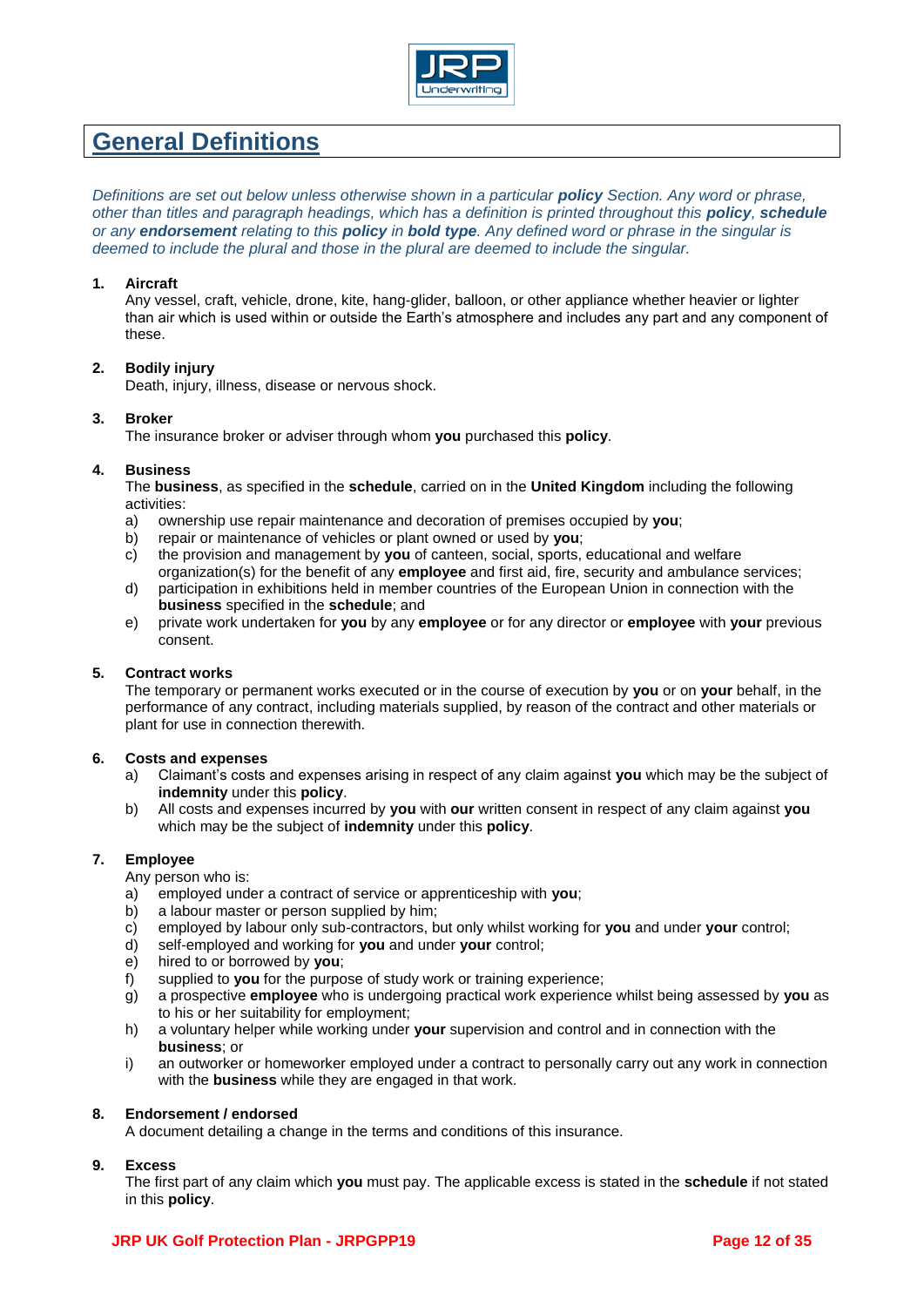

# **10. Indemnity / indemnify / indemnified**

The principle according to which a person who has suffered a loss is restored (so far as possible) to the same financial position that they were in immediately before the loss, subject to the limits of **indemnity** as specified in the **schedule**.

# **11. Offshore**

From the time of embarkation by an **employee** onto a vessel or aircraft (including helicopters) for conveyance from land to an offshore installation or support or accommodation vessel until disembarkation by that **employee** from a vessel or aircraft (including helicopters) onto land upon return from an offshore installation or support or accommodation vessel. For the purpose of this definition "offshore installation" does not include wind farms which are deemed not to be offshore.

# **12. Period of insurance**

The period from the effective date shown in the **schedule** until midnight on the expiry date shown in the **schedule**. This includes any subsequent period for which **we** may accept payment for renewal of this **policy**.

# **13. Policy / Certificate**

All terms, provisions, exclusions, conditions and limits of **indemnity** set out in this document; and a) the **schedule**, notices and other documents attaching from time to time; and

b) all **endorsements** incorporated and issued for incorporation in this document all of which must be read together and constitute the contract of insurance.

# **14. Pollution**

- a) Pollution or contamination by naturally occurring or man-made substances, forces, organisms or any combination of them whether permanent or transitory; and
- b) all loss, damage or injury directly or indirectly caused by pollution or contamination as stated in a) above.

# **15. Principal**

The other party to a contract or agreement for whom **you** are undertaking work or services or providing **products** where that party is responsible for setting out the terms of the contract or agreement..

# **16. Products**

Any tangible products or goods (including containers, labelling, instructions or advice provided in connection with those products or goods) which are manufactured, sold, supplied, erected, repaired, altered, treated, designed, tested, installed, formulated, constructed or serviced by **you** in the course of the **business.**

# **17. Property**

Property which is both material and tangible.

# **18. Schedule**

The **schedule** is part of this contract of insurance and contains **your** details and the **period of insurance** and the limits of **indemnity**.

# **19. Terrorism**

Act of terrorism means an act, including but not limited to the use of force or violence and/or the threat of an act of terrorism, of any person or group(s) of persons, whether acting alone or on behalf of or in connection with any organisation(s) or government(s), committed for political, religious, ideological or similar purposes including the intention to influence any government and/or to put the public, or any section of the public, in fear.

# **20. United Kingdom**

England, Scotland, Wales, Northern Ireland, the Channel Islands and the Isle of Man and the territorial waters of those countries.

# **21. We/us/our**

- a) ERGO Versicherung AG UK branch.
- b) JRP Insurance Management Ltd and JRP (London) Ltd at all times as authorised underwriting agents and administrators (and for no other purpose) for ERGO Versicherung AG UK branch with no liability under this **Policy**.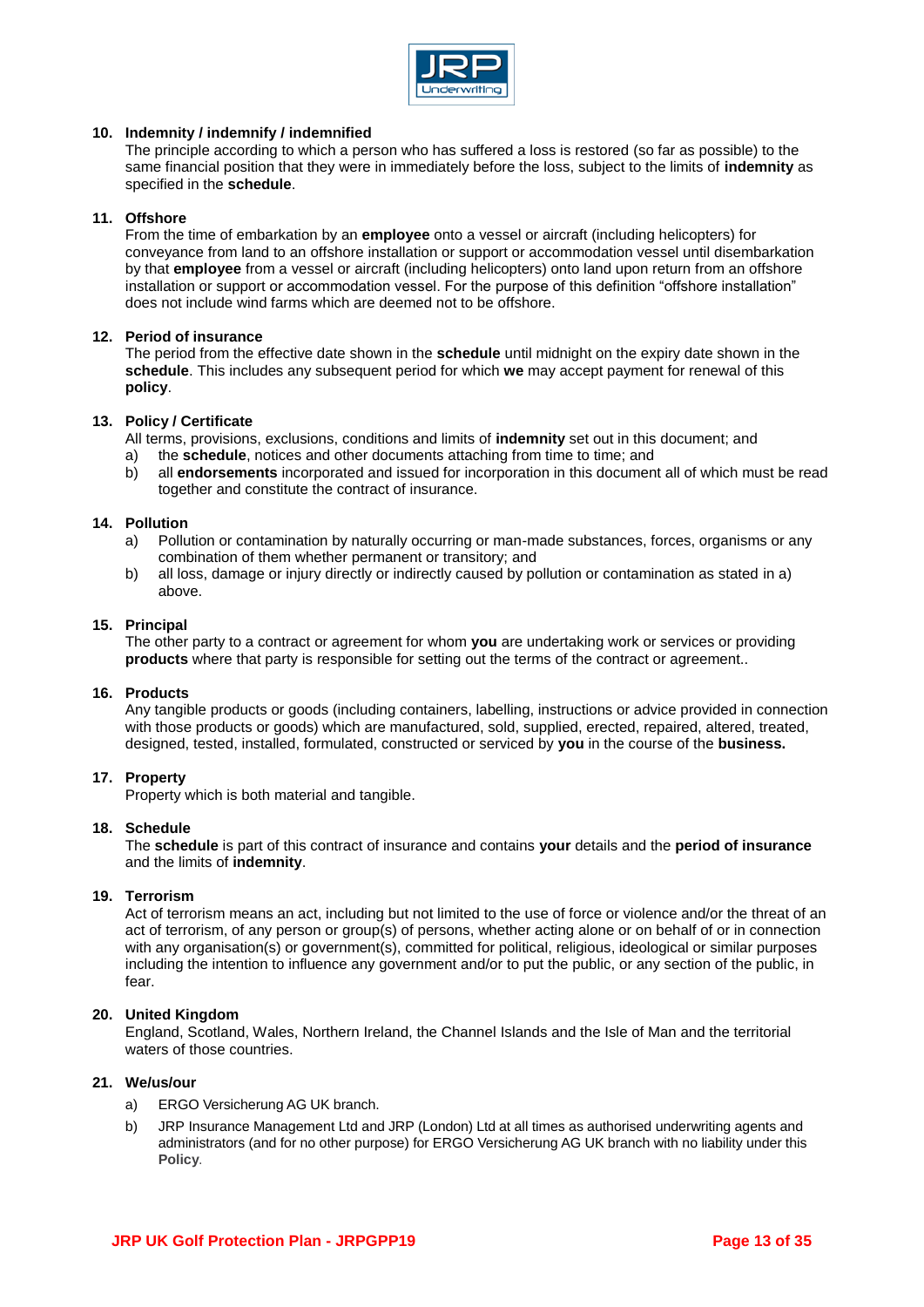

# **22. You/your**

- a) The policyholder named in the **schedule**.
- b) Any associated or subsidiary company of the policyholder provided it has been notified to and accepted by us.
- c) At **your** request:
	- i) any director or **employee** while acting on behalf of or in course of their employment or engagement with **you** in respect of liability for which **you** would have been entitled to **indemnity** under this **policy** if the claim against that person had been made against **you**.
	- ii) any officer, member or **employee** of **your** social, sports or welfare organisation or fire, first aid or ambulance service in their respective capacity.
	- iii) any of **your** directors, partners or senior officials in respect of private work carried out by any **employee** for them with **your** consent.
	- iv) any **principal** for legal liability in respect of which **you** would have been entitled to **indemnity** under this **policy** if the claim had been made against **you** arising out of work carried out by **you** under a contract or agreement.
	- v) **your** personal representatives (in the event of your death) in respect of liability incurred by **you**  provided that if **indemnity** is extended to any party described in paragraphs c)i) to c)iv) above that party complies with the terms of this **policy** so far as they can apply and in any event **our** liability will not exceed the limit of **indemnity**.
	- vi) any person who has paid a fee or has had a fee paid on their behalf to play or practice on a golf course operated by **you.**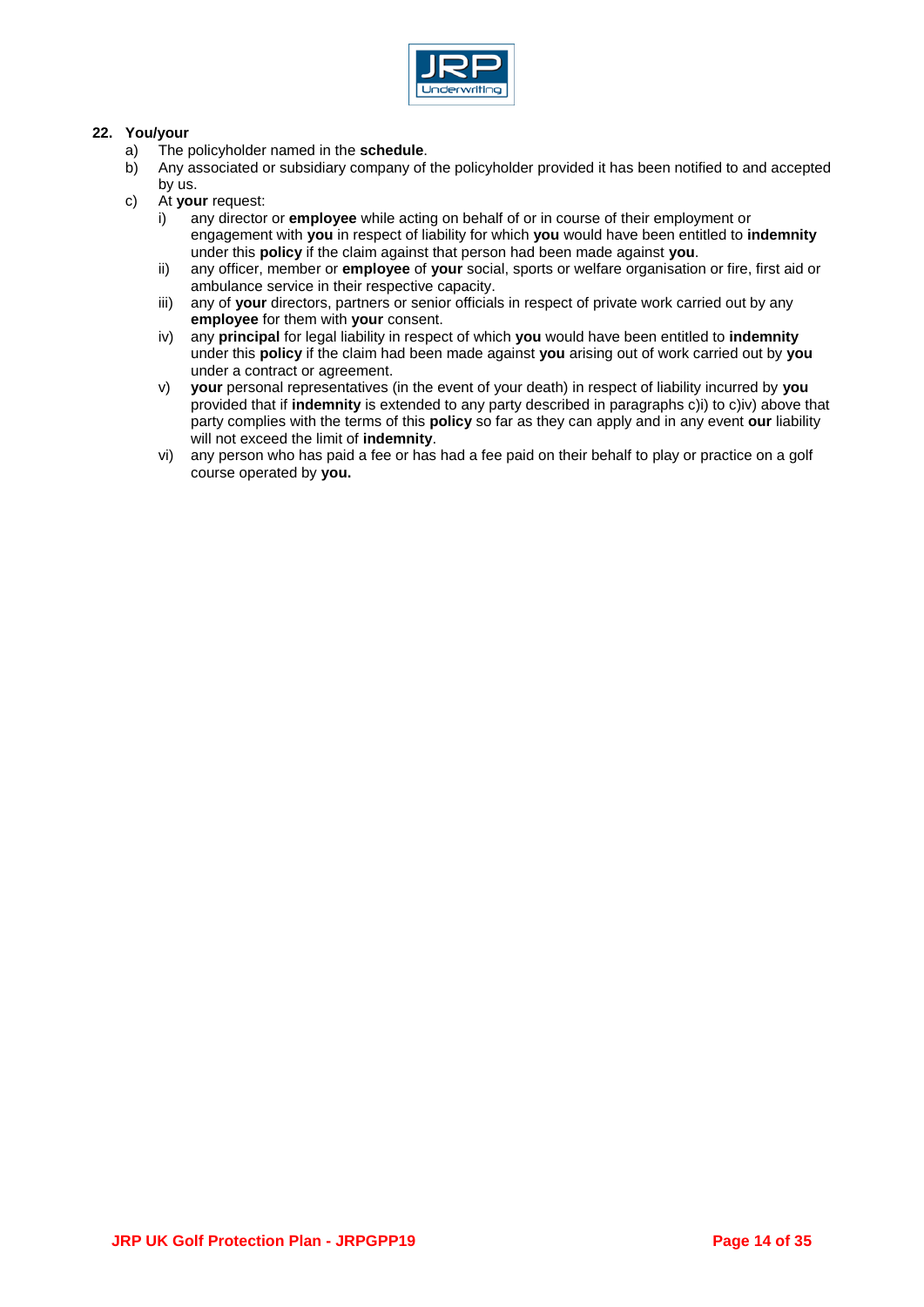

# **Section A – Non-Negligence Cover**

*This is an optional section of cover. Please refer to your schedule to confirm whether you have cover under Section A.* 

# **Operative Clause**

Subject to the terms, conditions, exclusions and limitations of this **policy**, **we** will **indemnify you,** up to the limit of **indemnity** stated in the **schedule** for any one claim occurring during the **period of insurance,** in respect of damage to **property** belonging to any third party caused by **you**, but only whilst participating in recreational golfing activities at **your** Golf Club or Course.

This cover shall not extend to include golfing equipment or paraphernalia damaged whilst in use.

Provided in respect of such **property** damage:

- (a) **You** are able to fully substantiate that damage actually occurred;
- (b) That there is incontrovertible evidence that such damage has been caused or occasioned by the **you** and that settlement shall be considered regardless of legal liability for negligence being proven provided that the amount of the damage does not exceed the limit of **indemnity** stated in the **schedule**;
- (c) Any claim which shall fall outside of these conditions which shall or shall be likely to exceed the limit of **indemnity** stated in the **schedule**, shall without prejudice to any settlement under this section nor any liability to any third party by **you**, be dealt with outside of this section of the **policy** and be transferred to be dealt with under **Section 2 – Public Liability,** where upon unequivocal proof or evidence of **your**  negligence shall be required to be demonstrated by the third party claimant.

# **Limit of indemnity**

**GBP 2,500** any one claim, occurring during the **period of insurance**.

# **Exclusions applicable to Section A**

This Section does not cover: -

- (a) depreciation of loss or damage arising from wear, tear or gradual deterioration or occasioned by moth or vermin or any process of heating, drying, cleaning, dyeing, alteration or repair to which the **property** is subjected;
- (b) loss or damage occasioned by or happening through or in consequence or riots, strikes or civil commotion occurring outside **United Kingdom**;
- (c) loss or damage arising from dishonesty or theft or attempt thereat on the part of any **employee**;
- (d) breakage of china, glass, marble, earthenware, or scratching or bruising of furniture, household or musical goods, unless caused by accident to the vessel or conveyance in which such **property** is being carried;
- (e) loss by leakage of any liquid from the receptacle in which it is contained;
- (f) mechanical or electrical breakdown or derangement unless caused by accidental external means provided always that this **policy** shall be subject to the conditions and to any **policy endorsement** hereon and such condition(s) and **endorsement**(s) are to be taken as part of this **policy** and the observance and performance by **you** of the time and terms therein contained, so far as they relate to anything to be done by **you** are of the essence of this **policy** and shall be conditions precedent to any liability on **our** part under this Insurance.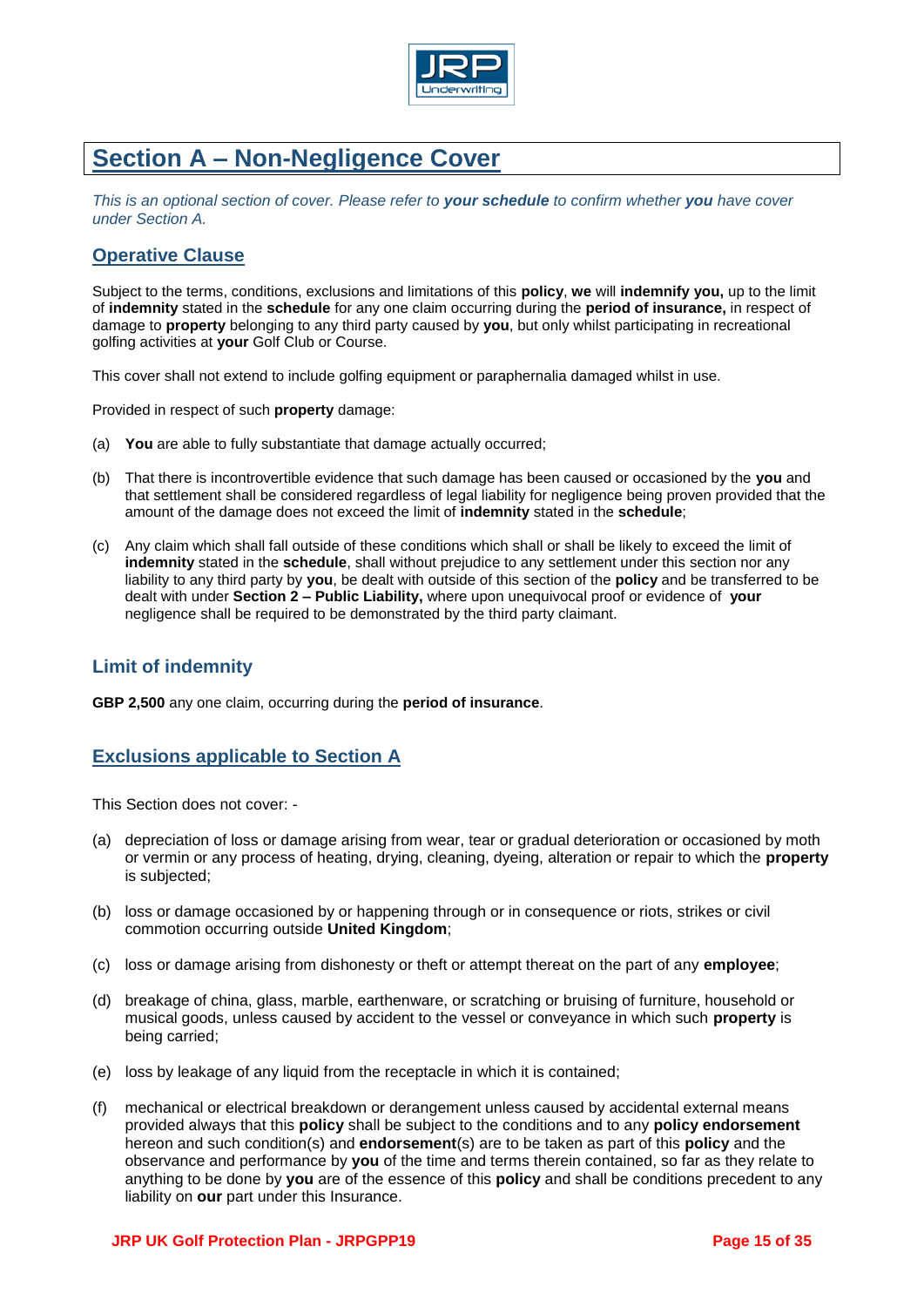

# **Condition applicable to Section A**

- (a) Upon the discovery of any loss or damage likely to give rise to a claim under this **policy, you** shall immediately give notice thereof to **us**, stating the circumstances connected therewith, and record accurate details thereof in accordance with the Claims Conditions 1 (Notification) and 2 (Claims handling) of this **policy**. In appropriate circumstances **you** shall also give immediate notice to the Police and shall take all possible and reasonable steps to discover and identify the persons responsible for the loss or damage in order that a recovery may be made if possible;
- (b) **You** shall furnish all such information, vouchers, proofs of ownership and of loss and such other evidence as may reasonably be required to substantiate the claim, and shall if required make or caused to be made statutory declarations of the truth of the claim, or of any of the matters aforesaid. **We** may at any time at **our**  own expense, and without prejudice to any question between **you** and **us**, take such steps as **we** deem fit for the recovery of any of the **property** lost or stated to be lost, and if **we** so desire **we** may take over and conduct in **your** name, the defence or settlement of any such claim or to prosecute in **your** name for **our** own benefit any claim for **indemnity** or damages or otherwise against any third party and **we** shall have full discretion in the conduct of any such proceedings or in the settlement of any claim and **you** shall give all such necessary assistance to **us** as **we** may require;
- (c) **We** reserve the right to reinstate, repair or replace the whole or any part of the **property** lost or damages as the case may be, or to pay the amount of the loss or damage in money;
- (d) All notices required to be given by **you** to **us** must be communicated in writing to **us**, and no alteration in the terms of this **Policy**, nor any endorsement thereon, will be held valid unless the same is signed or initialed by **us**.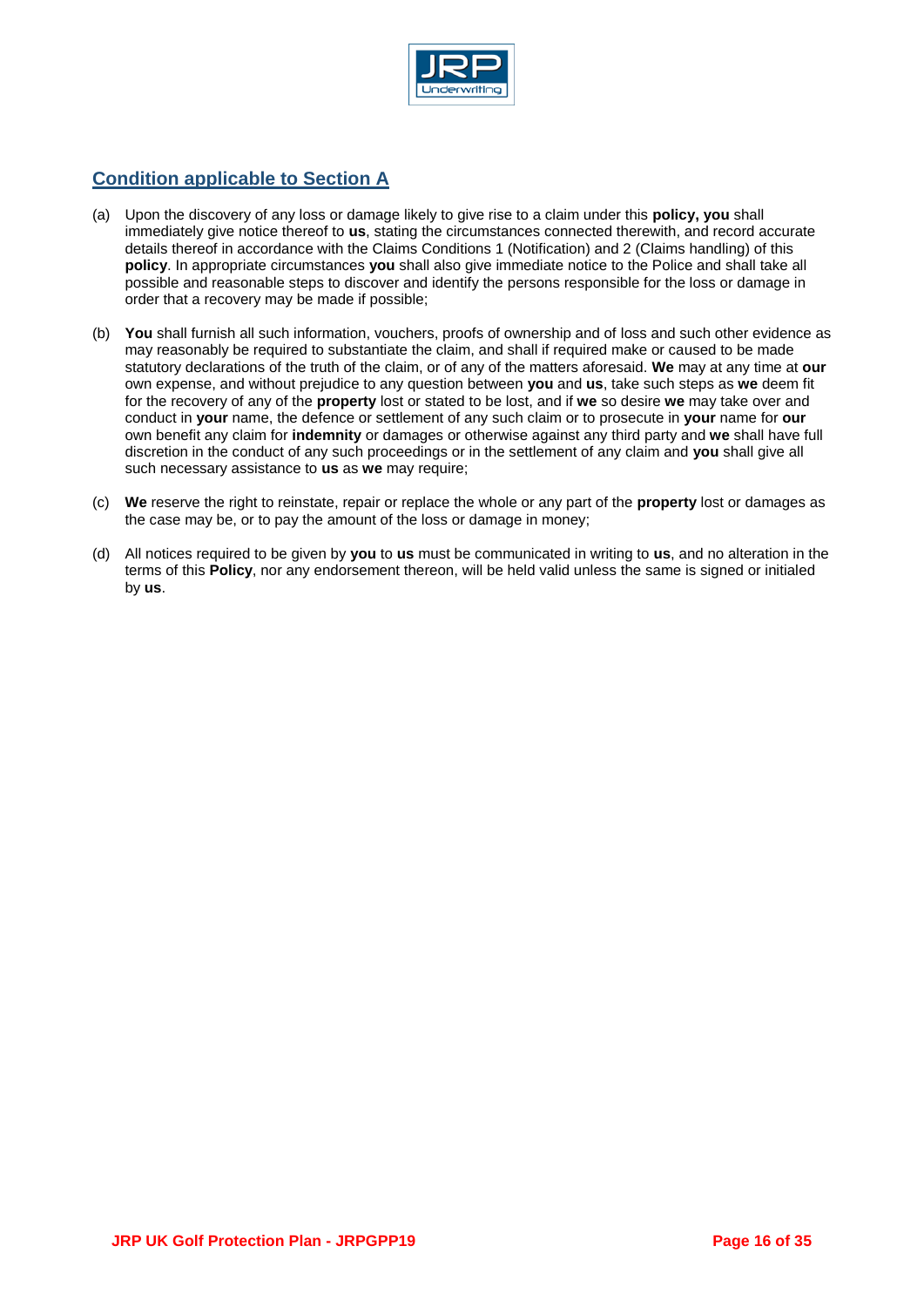

# **Section B – Public Liability**

*This is an optional section of cover. Please refer to your schedule to confirm whether you have cover under Section B.* 

# **Operative Clause**

Subject to the exclusions, conditions and definitions of this **policy**, **we** will **indemnify you** under Section B against:

- a) all sums which **you** become legally liable to pay as damages; and
- b) **costs and expenses**;

in the event of;

- i. accidental **bodily injury** to any person
- ii. accidental loss of or damage to **property**;
- iii. obstruction, loss of amenities, trespass, nuisance or interference with any right of way, light, air or water;

occurring during the **period of insurance** and arising out of the activities of **your business**;

- A. in the **United Kingdom**;
- B. elsewhere in the world but only in temporary visits in a non-manual labour capacity by **your** directors or **employees** normally resident in the **United Kingdom**.
- C. elsewhere in the world, but only in respect of recreational golfing activities undertaken by **you** or **your** full annual members**,** but the limit of indemnity shall be restricted to **GBP 2,000,000** in respect of any claim arising from the United States of America.

# **Limit of indemnity**

**Our** liability to **you** for all compensation payable by **you** to any claimant or any number of claimants in respect of or arising out of any one event or all events of the series resulting from or attributable to one source or original cause will not exceed the amount specified in the **schedule** as the limit of indemnity for Section B.

**Costs and expenses** are payable in addition to the limit of indemnity under Section B apart from:

- i) any judgment award or settlement made within; and
- ii) any order made anywhere in the world to enforce, either in whole or in part, a judgment, award or settlement made within;

the United States of America or Canada or any countries, territories, possessions, dependencies or protectorates which operate under the laws of the United States of America or Canada for which the limit of indemnity for Section B will be the maximum amount payable including **costs and expenses**.

# **Extensions applicable to Section B**

*These extensions are subject to all other terms of this policy so far as they can apply unless otherwise stated.* 

# **Extension 1 - Defective premises**

**We** will **indemnify you** against **your** legal liability for **bodily injury** or loss of or damage to **property** arising in respect of any premises disposed of by **you**. This **indemnity** does not apply to any costs or expenses incurred in repairing, replacing or making any refund in respect of any of those premises.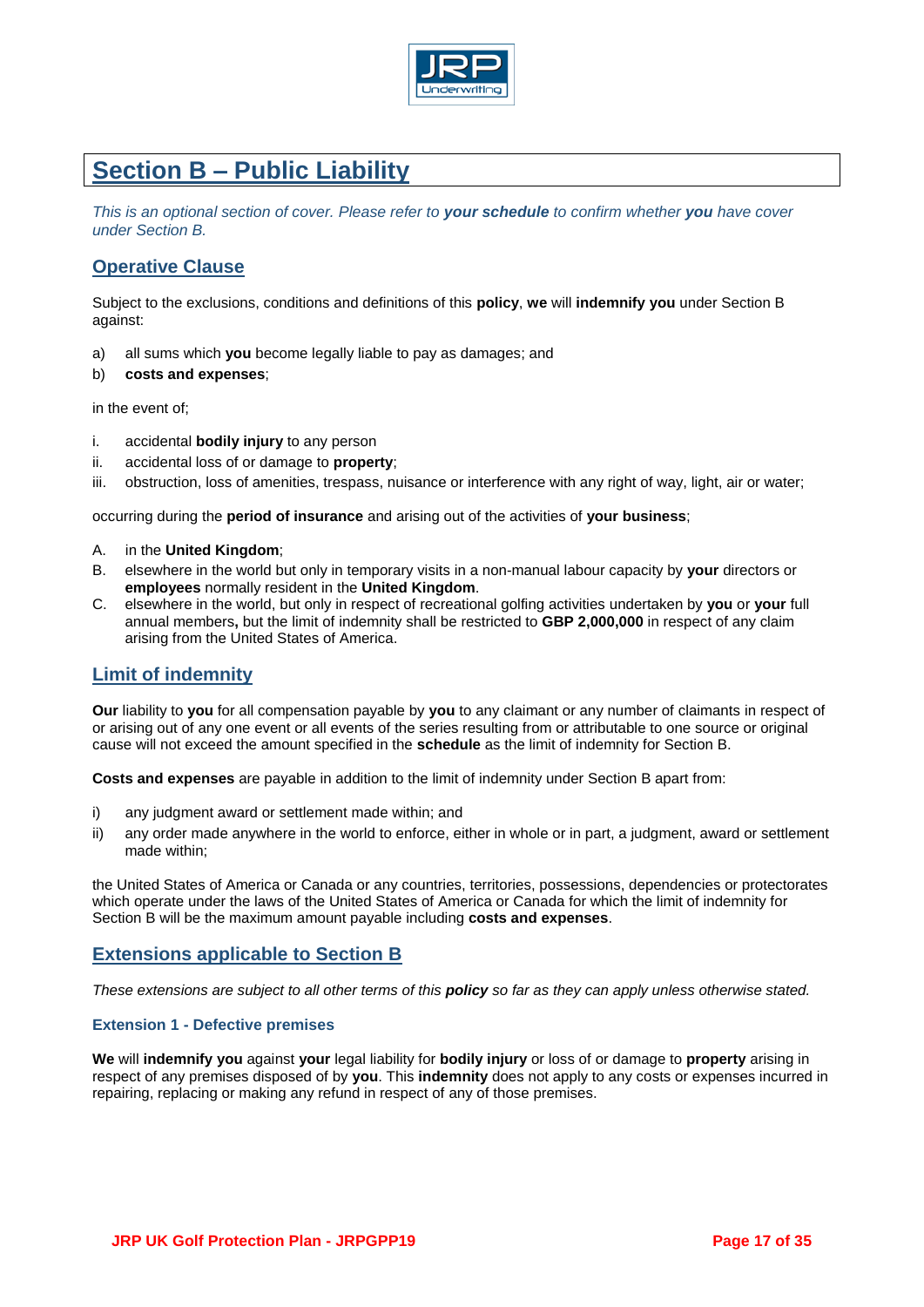

# **Extension 2 - Leased premises**

**We** will **indemnify you** against **your** legal liability for loss of or damage to premises or fixtures or fittings in and on premises during the **period of insurance** which are leased to **you**.

This **indemnity** does not apply in respect of **your** legal liability for:

- i) loss or damage if the liability is assumed under any tenancy or other agreement and would not have arisen in the absence of that agreement; or
- ii) the first **GBP 250** of that loss or damage.

# **Extension 3 - Contingent liability (non-owned vehicles)**

*For the purposes of this Extension 3 - "you/your" is restricted to General Definitions 22.a) and 22.b) only.*

**We** will **indemnify you** against **your** legal liability for **bodily injury** and loss of or damage to **property** occurring during the **period of insurance** arising out of the use of any motor vehicle in connection with the **business**  which is not **your property** or leased or hired to **you** and is not provided by **you**.

This **indemnity** does not apply in respect of:

- i) loss of or damage to a vehicle being driven by **you**;
- ii) **bodily injury** or loss of or damage to **property** while that vehicle is being driven by **you**;
- iii) liability arising from circumstances in which it is compulsory for **you** to insure or provide security in respect of any vehicle as a requirement of relevant Road Traffic Act legislation;
- iv) a vehicle being used outside the **United Kingdom**.

# **Extension 4 - Overseas personal liability**

Where **you** or any of **your** directors or **employees** are temporarily visiting a country outside the **United Kingdom** during the **period of insurance** in connection with the **business**, **we** will **indemnify you** and:

- i) if **you** are an individual, **your** spouse and child(ren) accompanying **you**; and
- ii) any of **your** directors or **employees**; and
- iii) any spouse or child(ren) of **your** directors or **employees** accompanying them;

against legal liability incurred in a personal capacity for accidental **bodily injury** or loss of or damage to **property**  occurring during that visit.

# **Extension 5 - Car park and cloakroom liability**

**We** will **indemnify you** against legal liability in respect of accidental loss of or damage, occurring during the **period of insurance**, to vehicles or personal effects of other persons which **you** hold in trust or in **your** custody or control as long as those vehicles and personal effects:

- i) are not being stored by **you** for a fee or other consideration; and/or
- ii) are not held in trust by **you** or in **your** custody or control for the purpose of work being carried out on them.

# **Extension 6 – Annual Contract Holders**

# **The Operative Clause of Section B -**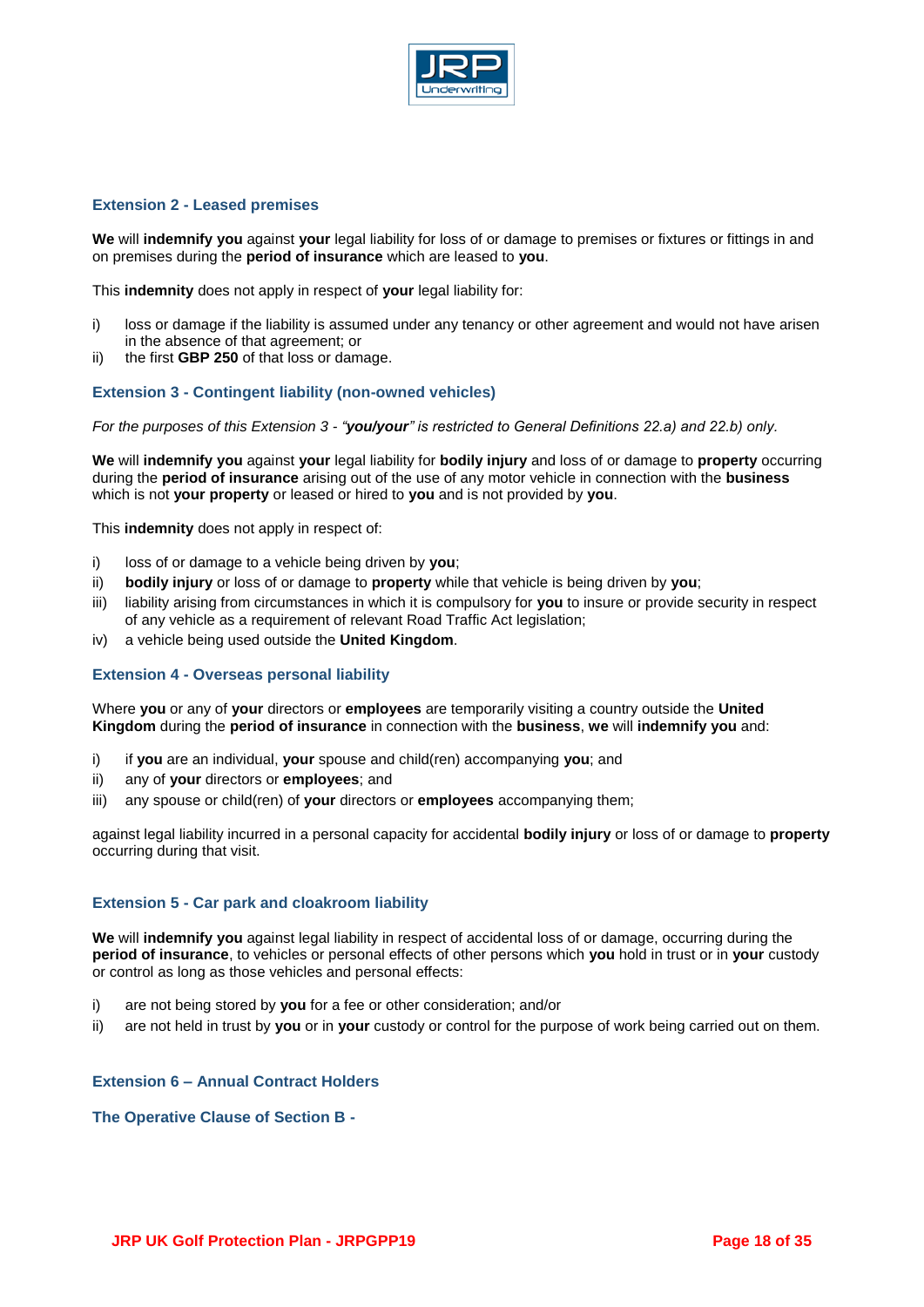

# **Exclusions applicable to Section B**

**We** will not **indemnify you** under Section B against liability:

- 1. for loss of or damage to **property** belonging to **you** or in **your** or **your employee's** custody or control other than;
	- i) in respect of **property** including motor vehicles belonging to **your employees** or visitors to premises occupied by **you**; or
	- ii) as set out in the **indemnity** provided to **you** under *Extension 5 - Car park and cloakroom liability*;

iii) in respect of any premises including contents (not being premises leased to **you**) which are temporarily occupied by **you** for the purpose of carrying out work in or to those premises.

- 2. arising from the ownership, possession or use under **your** control, or under the control of any of **your**  directors or **employees**, of any mechanically propelled vehicle in circumstances where compulsory insurance or security is required under any Road Traffic Act legislation.
- 3. arising out of the ownership, possession or use by **you** or on **your** behalf of any **aircraft**, hovercraft, **offshore** installation or watercraft (other than hand-propelled or wind-powered watercraft whilst on inland waterways).
- 4. arising from any **products** after they have ceased to be in **your** custody or control other than food or drink for consumption on **your** premises.
- 5. caused by or arising out of;
	- i) advice, design or specification given by **you** for a fee; or
	- ii) professional services rendered by **you** or on **your** behalf.
- 6. in respect of each claim arising out of damage to **property**, for the first amount equal to the **excess** stated in the **schedule**.
- 7. for loss or damage to **your contract works**:
	- i) prior to certified completion or handover by **you**.
	- ii) after certified completion or handover by **you**, where such loss or damage arises out of the defective condition of any part of such property structure or **contract works**.
- 8. for the costs incurred by anyone in;
	- i) recalling or making refunds in respect of any **products** or **contract works**;
	- ii) remedying any defects or alleged defects in land or buildings or structures or other premises disposed of by **you**.
- 9. arising from or in connection with any trade or operation thereof carried out by any tenant of **your Property**.

# **Section C – Personal Accident**

*This is an optional section of cover. Please refer to your schedule to confirm whether you have cover under Section C.*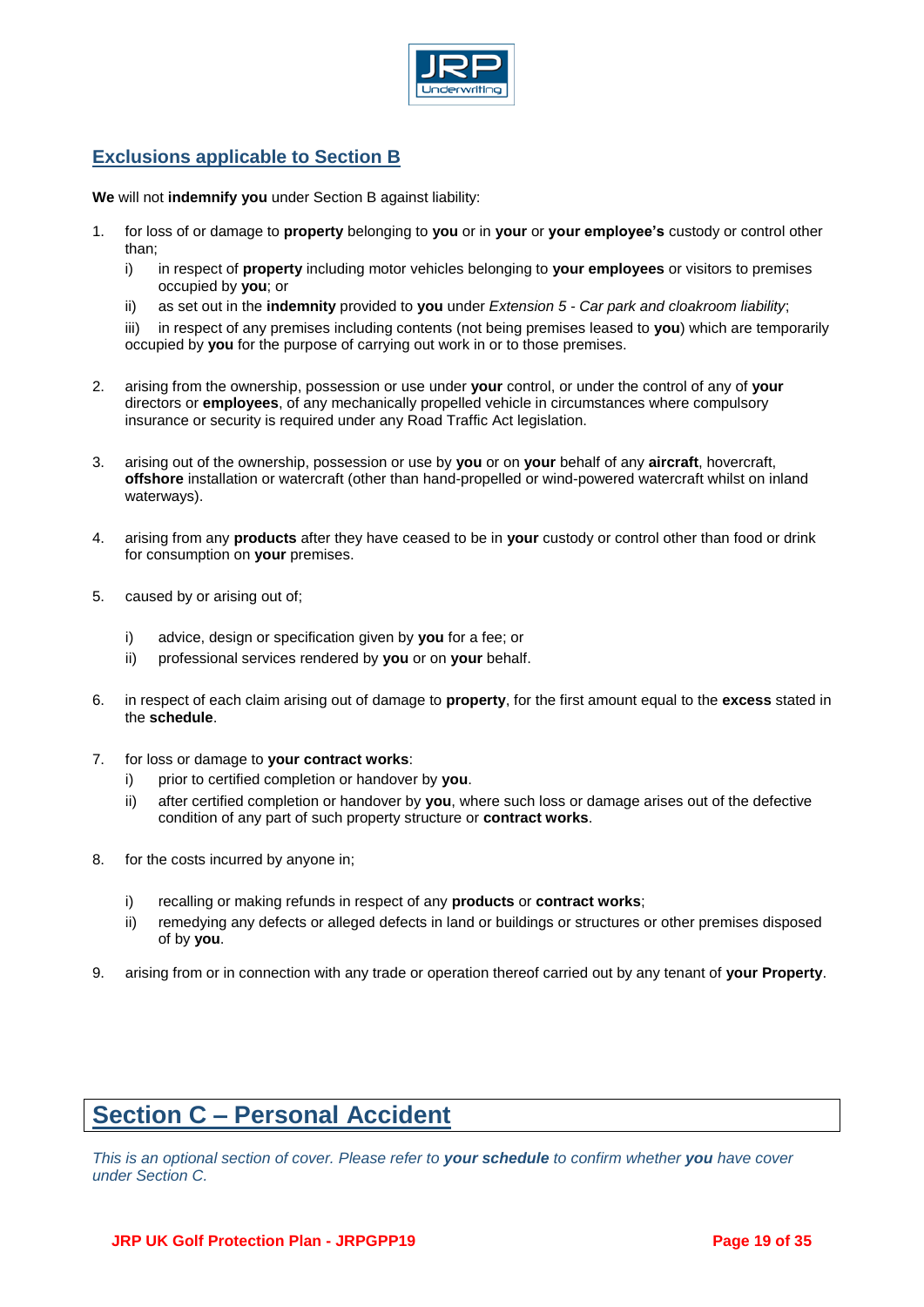

**Certain words have specific meanings for the purpose of this Section, these are shown below. The General Definitions, General Conditions and General Exclusions also apply to this Section.**

# **Definitions applicable to Section C.**

#### **Accident**

A sudden unexpected event (including being exposed to the weather) which happens during the **Operative Time of Cover** and causes physical injury and which is the only direct cause of death or disability.

#### **Accident Accumulation Limit**

The most **we** will pay under this Section for an accident involving more than one **Insured Person**.

#### **Bodily Injury**

A physical injury which:

- a) an **Insured Person** suffers;
- b) is caused by an **accident** during the **Operative Time of Cover**; and
- c) is the only cause of death or disability within two years of the **accident** happening.

#### **Director**

Any executive director under a contract of service with **you**.

#### **In-Patient**

An **Insured Person** who is confined to hospital on the instructions of a registered qualified medical practitioner in order to receive medical care and treatment having sustained **bodily injury** and not merely for any form of nursing, convalescence, rest or extended care;

#### **Insured Person**

Any person who has paid a fee or has had a fee paid on their behalf to play or practice on a golf course owned or operated by **you**.

#### **Loss of Hearing**

Total and permanent loss of hearing in one or both ears to the extent that the hearing loss is greater than 95 decibels across all frequencies using a pure tone audiogram in one or both ears.

#### **Loss of Limb**

Physical severance of one or more limbs at or above the wrist or ankle or the total and permanent loss of use of an entire hand arm foot or leg.

#### **Loss of Sight**

Total and irrecoverable loss of sight, which shall be considered as having occurred:

- a) in both eyes when the **Insured Person's** name has been added to the register of Blind Persons on the authority of a fully qualified ophthalmic specialist;
- b) in one eye when the degree of sight remaining after correction is 3/60 or less on the Snellen Scale (which means the **Insured Person** is only able to see at 3 feet that which they should normally be able to see at 60 feet).

#### **Loss of Speech**

Total and permanent loss of speech.

#### **Operative Time of Cover**

Whilst an **Insured Person** is actively participating in recreational golfing activities on a golf course owned or operated by **you**, during the **period of insurance**.

#### **Permanent Total Disablement**

Disablement which is beyond reasonable hope of improvement having lasted for a continuous period of 2 years and preventing the Insured Person from attending to any occupation or paid work.

#### **Pre-Existing Condition**

Any physical or psychological impairment, defect, chronic or recurring disease, disorder or other condition that the **insured person** has required treatment for, sought medical advice on, or that the **insured person** was or should reasonably have been aware of.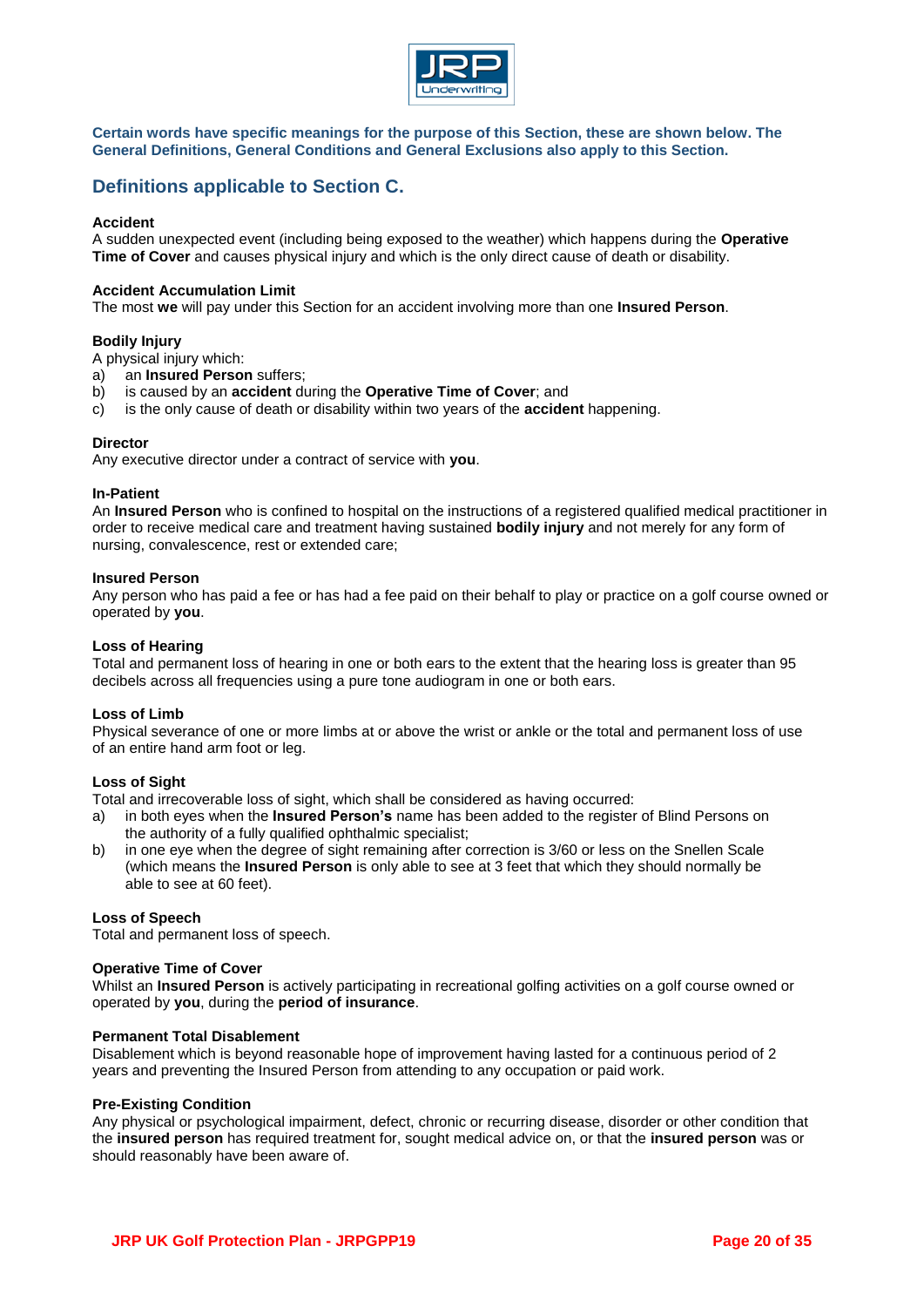

# **Cover**

If **you** suffer a **bodily injury** during the **period of insurance**, **we** will pay **you** the sum insured shown in the **Table of Benefits** below:

# **Table of Benefits**

|                                         | <b>Item Description</b>                                                                                                                                                                        | <b>Benefit Limit</b>                                                |                                        |  |
|-----------------------------------------|------------------------------------------------------------------------------------------------------------------------------------------------------------------------------------------------|---------------------------------------------------------------------|----------------------------------------|--|
| 1.                                      | <b>Accidental Death</b><br>Accidental Death of a child                                                                                                                                         | GBP 25,000<br>GBP 5,000                                             |                                        |  |
|                                         |                                                                                                                                                                                                | <b>Permanent and Total Disability Benefits</b>                      |                                        |  |
| 2.                                      | <b>Permanent Total Disablement</b>                                                                                                                                                             | GBP 25,000                                                          |                                        |  |
| 3.                                      | Total loss of sight                                                                                                                                                                            | GBP 25,000                                                          |                                        |  |
| 4.                                      | Total loss of limb                                                                                                                                                                             | GBP 25,000                                                          |                                        |  |
| 5.                                      | Total loss of speech                                                                                                                                                                           | GBP 25,000                                                          |                                        |  |
| 6.                                      | Total loss of hearing in both ears                                                                                                                                                             |                                                                     | GBP 25,000                             |  |
| 7.                                      |                                                                                                                                                                                                | Total loss of hearing in one ear                                    | GBP 7,500                              |  |
| 8.                                      | Total loss of one thumb of either hand                                                                                                                                                         |                                                                     |                                        |  |
|                                         | a)<br>b)                                                                                                                                                                                       | Both joints<br>One joint                                            | GBP 12,500<br>GBP 5,000                |  |
| 9.                                      |                                                                                                                                                                                                | Loss of any finger of either hand (benefit for each finger)         |                                        |  |
|                                         | a)<br>b)<br>c)                                                                                                                                                                                 | Three joints<br>Two joints<br>One joint                             | GBP 5,000<br>GBP<br>2,500<br>GBP 1,250 |  |
|                                         | 10. Loss of big toe                                                                                                                                                                            |                                                                     |                                        |  |
|                                         | a)<br>b)                                                                                                                                                                                       | Both joints<br>One joint                                            | GBP 5,000<br><b>GBP</b><br>2,500       |  |
|                                         |                                                                                                                                                                                                | 11. Loss of any other toe other than big toe (benefit for each toe) | GBP 1,250                              |  |
| 12. Total permanent loss of function of |                                                                                                                                                                                                |                                                                     |                                        |  |
|                                         | a)<br>b)<br>C)                                                                                                                                                                                 | Shoulder or elbow<br>Wrist<br>Knee or ankle                         | GBP 10,000<br>GBP 6,000<br>GBP 15,000  |  |
|                                         | <b>Refund of Fees</b>                                                                                                                                                                          |                                                                     |                                        |  |
|                                         | 17. In the event of payment of any of Items 1 - 12 above<br>GBP 1,000<br>a refund of fees will be paid.                                                                                        |                                                                     |                                        |  |
|                                         |                                                                                                                                                                                                | <b>Hospital Cash Benefit</b>                                        |                                        |  |
|                                         | 18. Payable for each 24-hour period as an in-patient following<br>GBP 25 per day<br><b>bodily injury</b> resulting in a claim under Items $1 - 12$ above.<br>Payable for a maximum of 90 days. |                                                                     |                                        |  |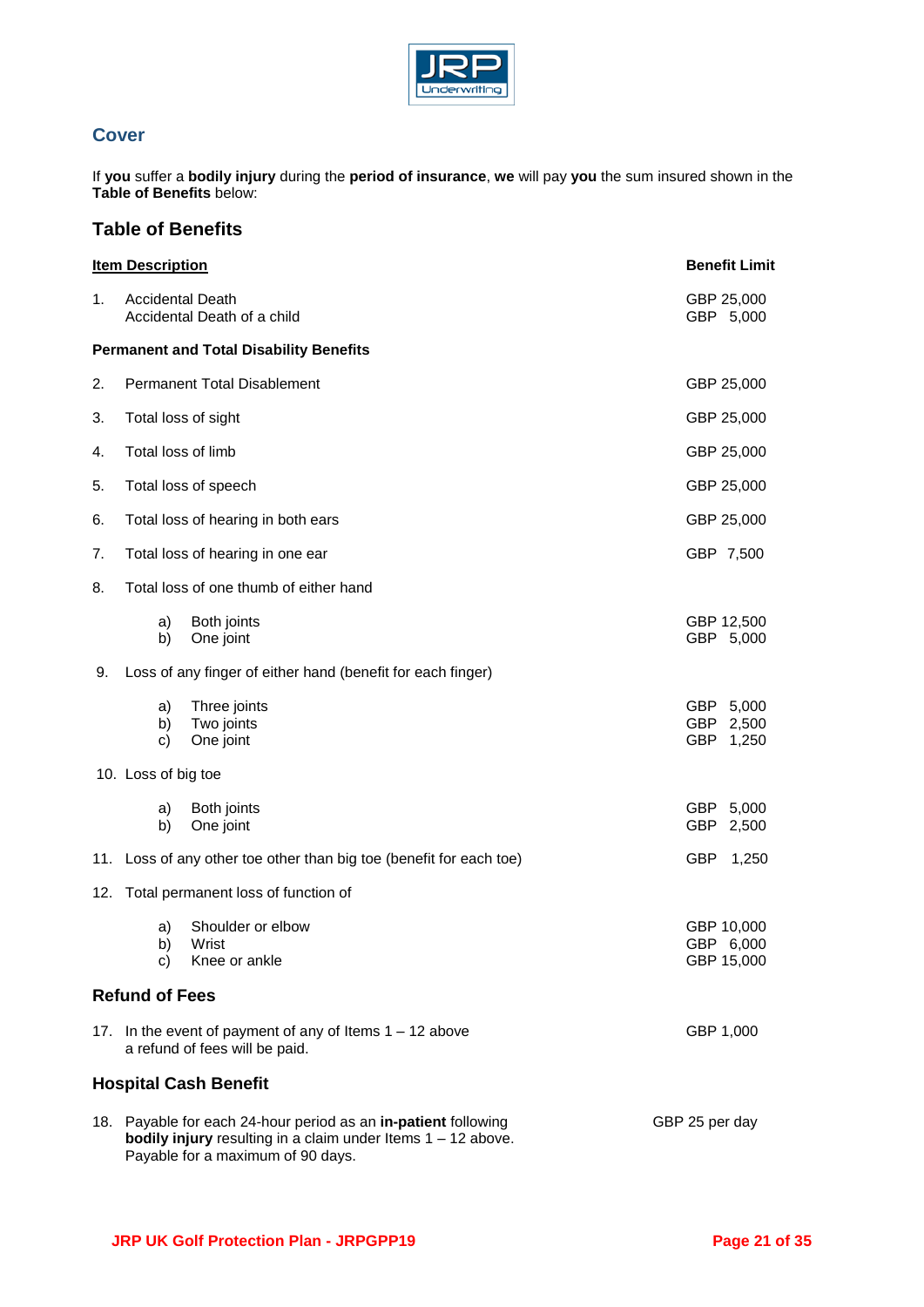

# **Extensions applicable to Section C.**

# 1) **Hospitalisation**.

If during the **period of insurance** and **operative time of cover** an **insured person** sustains **bodily injury** which results in a valid claim for accidental death or any **permanent disability benefits** and is confined to hospital as an **in-patient**, **we** agree to pay a benefit as stated in the **schedule**.

# 2) **Refund of Fees**

If during the **period of insurance** and **operative time of cover** an **insured person** sustains **bodily injury** which results in a valid claim for accidental death or any **permanent disability benefit**, **we** will reimburse prepaid green fees up to the amount stated in the **schedule**.

# **Exclusions applicable to Section C.**

# *What is not covered (see also General Exclusions):*

This Section does not cover:

# 1) **Bodily Injury**:

- a) resulting from or engaging in aeronautics or aviation other than as a fare paying passenger of a properly licensed passenger aircraft;
- b) resulting from or engaging in racing on wheels or on horseback, or practice therefore, rugby, football, motorcycling or pillion riding or underwater activities involving the use of breathing apparatus;
- c) resulting from or engaging in mountaineering, rock climbing or potholing;
- d) resulting from or engaging in hang gliding, parachuting and winter sports other than curling or skating;
- e) resulting from or engaging in any sport undertaken on a professional or semi-professional basis;
- f) due to, contributed to or accelerated by insanity;
- g) resulting from any operational duties as a member of the armed forces of any nation; or
- h) resulting directly or indirectly from pregnancy or childbirth;
- 2) any sickness or disease not resulting from an accidental **bodily injury**;
- 3) any naturally occurring condition or process or any gradual cause;
- 4) suicide or attempted suicide self-inflicted injuries (other than in an attempt to save life) or venereal infection;
- 5) **Bodily injury** sustained whilst under the influence of or disablement due wholly or partly to the effects of alcoholism or drugs other than drugs taken in accordance with treatment prescribed and directed by a qualified registered medical practitioner but not for the treatment of drug addiction;
- 6) any claim arising directly or indirectly from **bodily injury** attributable to HIV (Human Immunodeficiency Virus) and/or any HIV related illness including AIDS (Acquired Immune Deficiency Syndrome) and/or mutant derivative(s) or variation(s) thereof however caused.
- 7) bodily injury resulting directly or indirectly from or in connection with or is aggravated by any **pre-existing medical condition**.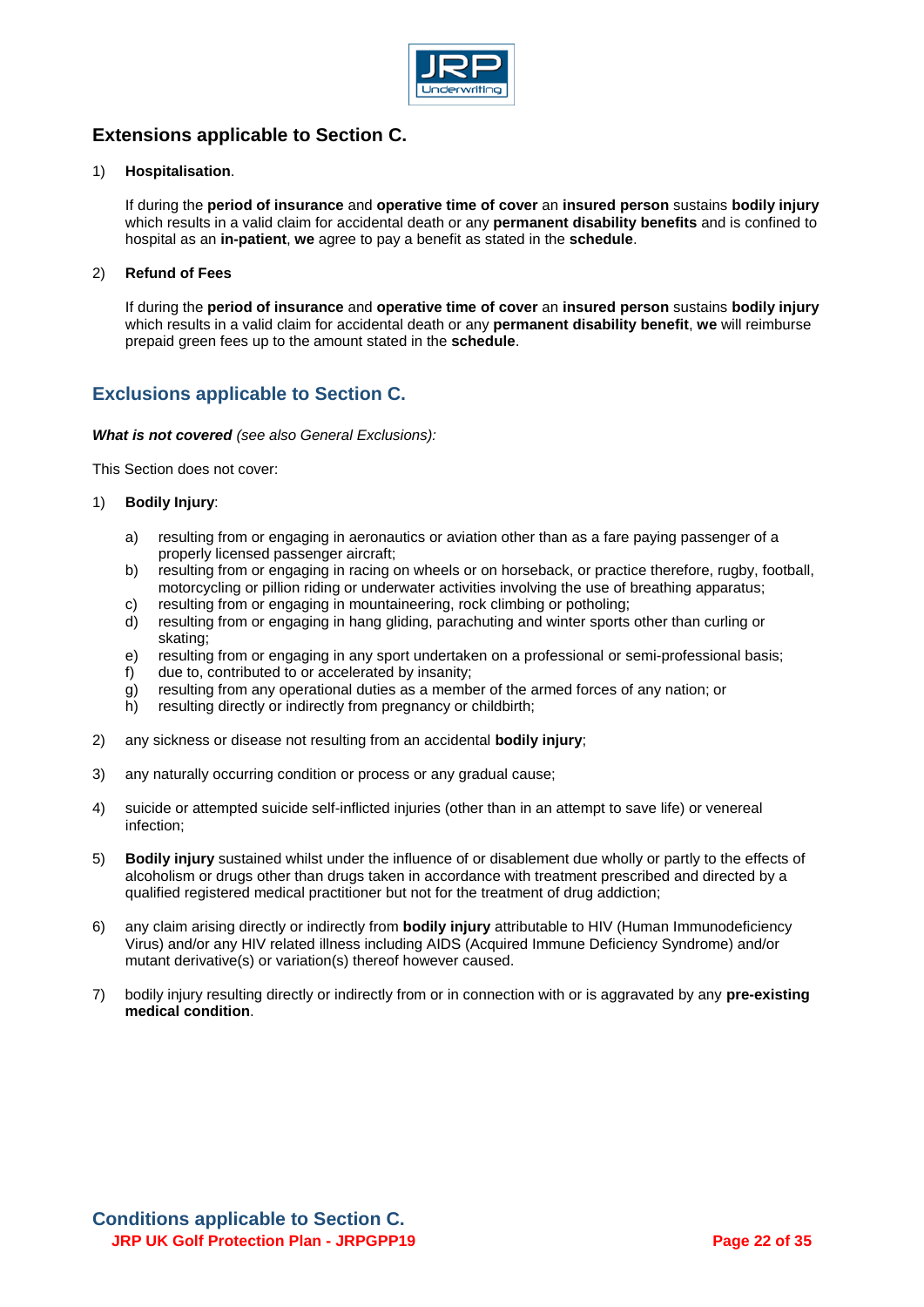

# 1) **Accident Accumulation Limit**

If a claim goes over the Accident Accumulation Limit of **GBP 125,000** the amount payable in respect of each **Insured Person** will be proportionately reduced.

# 2) **Changes in Circumstances**

**You** shall give notice to **us** before each renewal period of any disease physical defect or infirmity by which any **Insured Person** under this Section has become affected during the previous **period of insurance**.

**You** must notify **us** as soon as possible in writing of any change which may materially affect the insurance by this Section.

#### 3) **Claims Evidence**

An **Insured Person** must have any medical examinations which **we** decide are necessary. In the case of death of the **Insured Person we** shall be entitled to have a post mortem examination. Any examinations will be at the Company's expense.

#### 4) **Payment of Benefit**

**We** will not pay a claim under:

- a) more than one of items 1 to 4 on the **Table of Benefits** for any one **Insured Person** for any one accident;
- b) more than one Section of this **Policy** in respect of the same accident.

#### 5) **Transferring the Policy**

You cannot transfer the benefit of this **Policy** to anyone else or use this contract of insurance as a mortgage or guarantee of any kind.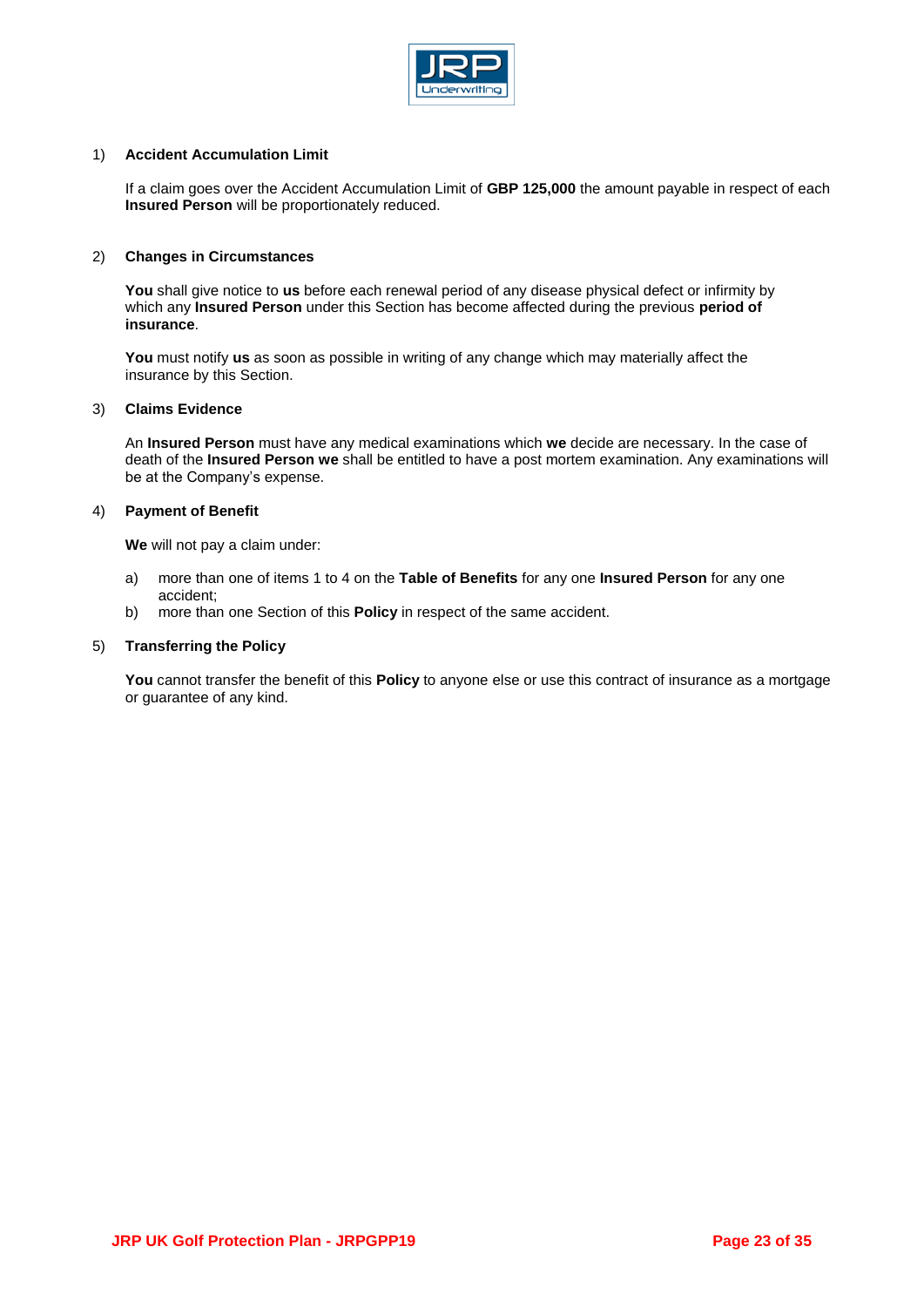

# **General Extensions**

*These extensions are subject to all other terms of this policy so far as they can apply unless otherwise stated.* 

# **1. Contractual liability**

Despite General Exclusion *- 4 "Contractual Liability"*, **we** will **indemnify you** under the applicable Section of this **policy**, to the extent that any contract or agreement entered into by **you** with any **principal** requires **you** to assume liability for **bodily injury** or loss of or damage to **property** which arises out of the performance by **you** of that contract or agreement provided that:

- i) the conduct and control of claims is vested in **us**;
- ii) the **indemnity** granted by *Section A – Employers' Liability* will apply only in respect of **your** liability to **your employees**; and
- iii) nothing in this extension will increase **our** liability to pay more than the applicable limit of indemnity under any Section of this **policy**.

# **2. Cross liabilities**

If the policyholder named in the **schedule** comprises more than one party, **we** will treat each party as though a separate **policy** had been issued to each of them.

However, nothing in this extension will increase **our** liability to pay more than the applicable limit of indemnity under any Section of this **policy**.

# **3. Compensation for court attendance**

In the event of any of **your** directors, partners or **employees** attending court as a witness at **our** request in connection with a claim in respect of which **you** are entitled to **indemnity** under this **policy**, **we** will provide compensation at the following rates for each day on which attendance is required;

- i) any director or partner **GBP 500** per day;
- ii) any **employee GBP 250** per day;

limited in total for all court appearances commenced during the **period of insurance** to **GBP 10,000**, which is payable in addition to the limits of indemnity specified in the **schedule**.

# **4. General Data Protection Regulation ( GDPR ) Extension**

This General Extension operates on a claims-made basis.

For the purposes of this General Extension, the following General Definition is added to this **policy.**

**GDPR** The General Data Protection Regulation (EU) 2016/697 and any enabling data protection legislation.

Subject to the exclusions, conditions and definitions of this **policy**, **we** will **indemnify you**, and at **your** request, any of **your** directors, partners or **employees**, against legal liability to pay compensation and **costs and expenses** arising from a claim first made against **you** during the **period of insurance**:

- a) for damage or distress as described in Section 13 of the Data Protection Act 1998;
- b) for material or non-material damage which is the direct result of a breach of the **GDPR;**

caused in the course of **your business**, provided that the claim is also notified to **us** during the **period of insurance**.

#### **Limit of indemnity**

Despite the limits of indemnity specified in the **schedule**, **our** liability for all compensation payable by **you**  (including **costs and expenses**) under this General Extension will not exceed **GBP 250,000** in total for all claims first made against **you** during the **period of insurance**.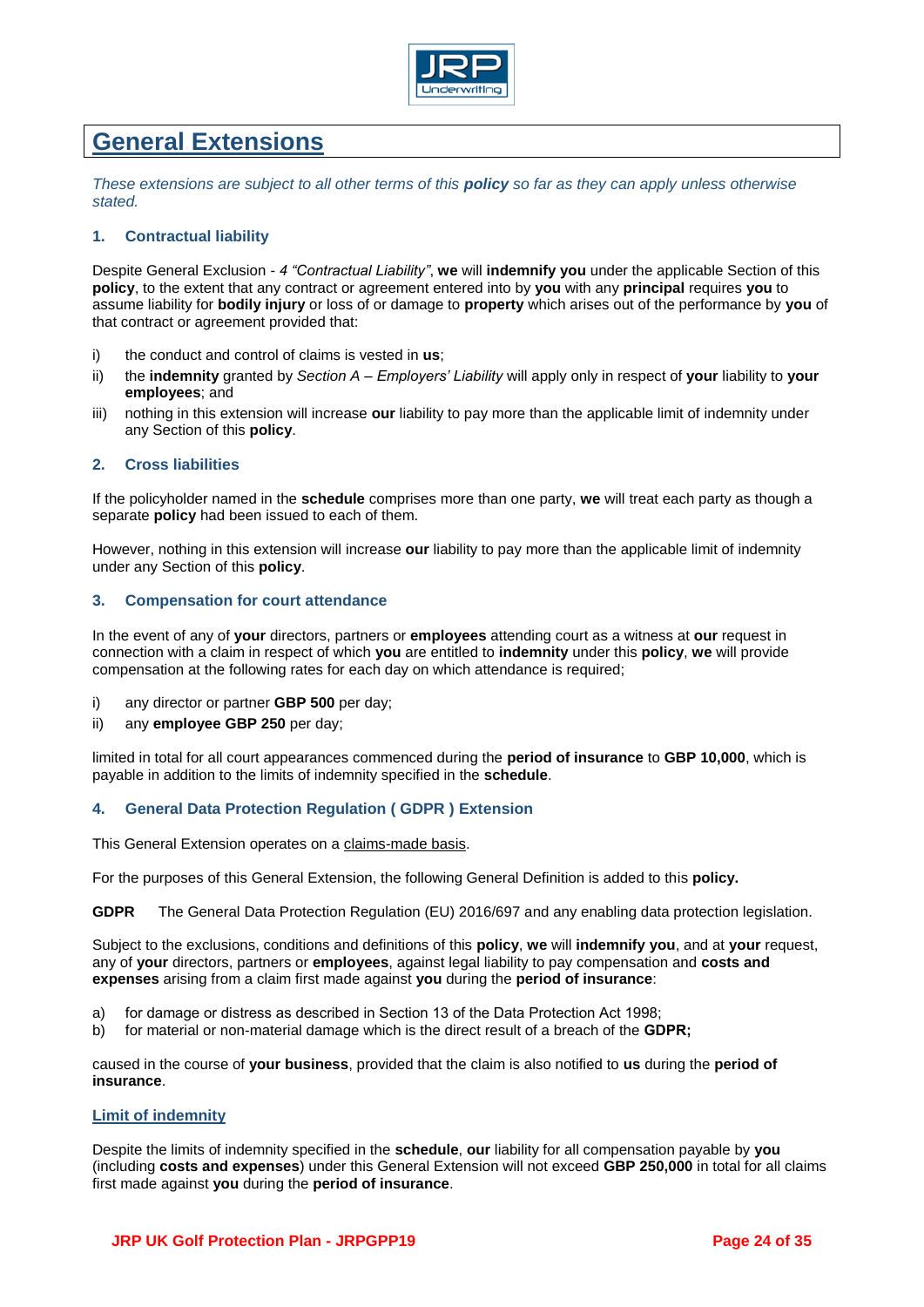

# **Exclusions**

**We** will not **indemnify you** in respect of:

- i) the costs of replacing, reinstating, rectifying or erasing any data.
- ii) liability arising from or caused by a deliberate wrongful act or deliberate wrongful omission of any person eligible for an **indemnity** under this General Extension.
- iii) claims which arise out of circumstances:
	- a) notified to previous insurers; or
	- b) known to **you**, or which should have been known to **you** upon reasonable enquiry, at inception of this **policy**.
- iv) the costs and expenses of legal representation:
	- a) in the defence of any criminal proceedings brought against **you**;
	- b) in an appeal against conviction resulting from a prosecution;

arising out of any actual or alleged breach of data protection legislation or regulation.

# **Conditions**

**You** must comply with the following conditions. If **you** fail to do so, **we** may not pay a claim, or any payment may be reduced. **You** must:

- 1. give notice in writing to **us** as soon as reasonably practicable of the discovery of any circumstance which may give rise to a claim under this **policy**. Any claims arising out of circumstances notified in accordance with this Condition 1 will be deemed to have been first made against **you** during the **period of insurance**
- 2. comply with Claims Conditions 1 (Notification) and 2 (Claims handling) of this **policy**.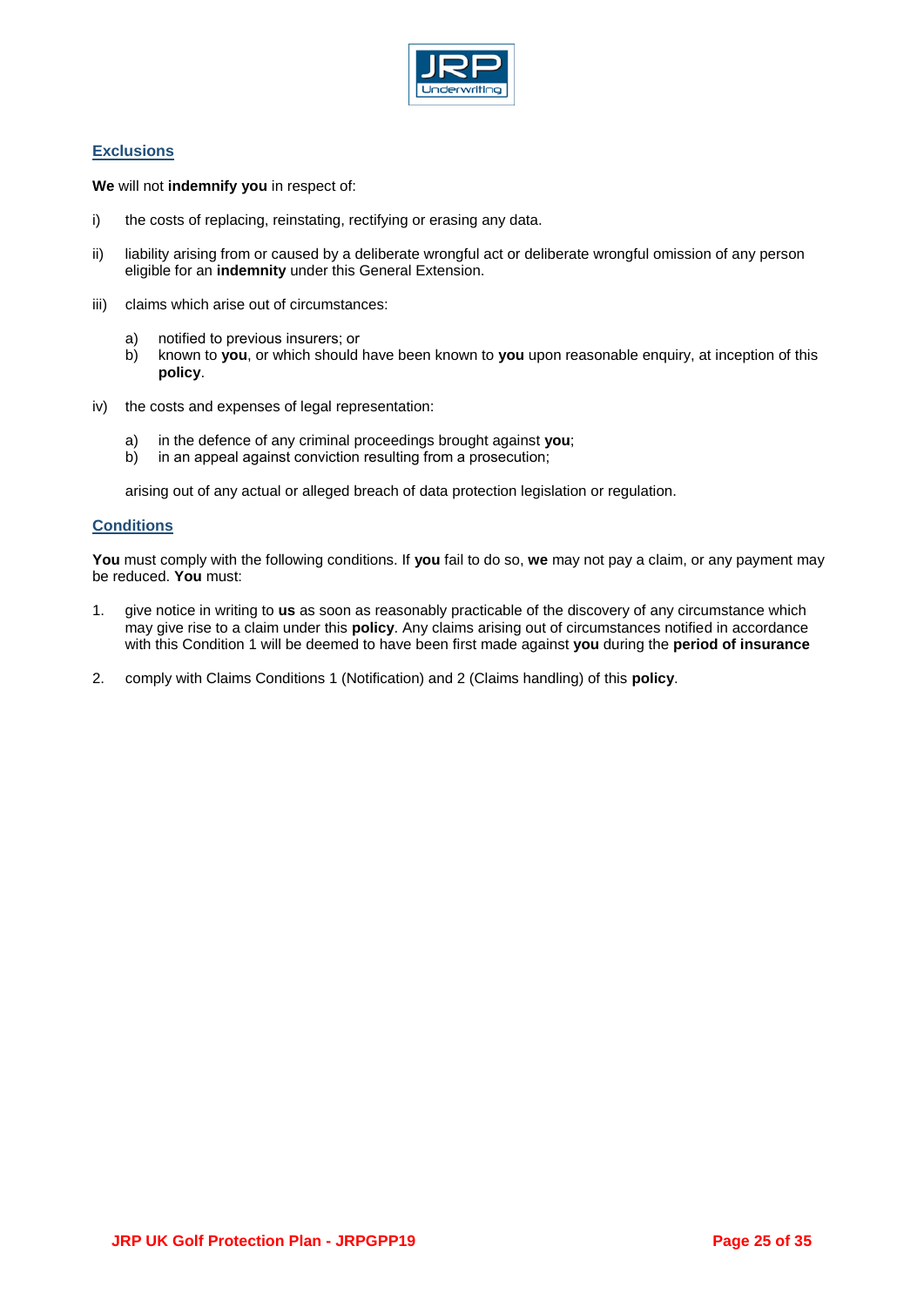

# **5. Prosecution Defence Costs Extension**

# **Definition**

# **Applicable Legislation:**

- Health and Safety at Work etc Act 1974;
- Corporate Manslaughter and Corporate Homicide Act 2007;
- Health and Safety Inquiries (Procedure) Regulations 1975; or similar legislation in the United Kingdom; and
- Part II of the Consumer Protection Act 1987 or of Part II of the Food Safety Act 1990.

# **You/your**

Is limited to paragraphs a) to c)i) of the General Definition of "you" on *page 15*.

# **We** will **indemnify you** against:

- a) legal costs and expenses incurred with **our** written consent;
	- i) in the defence of any criminal proceedings brought against **you** in respect of an offence under or breach, whether actual or alleged, of any **applicable legislation** provided that the offence or breach is committed or is alleged to have been committed within the **United Kingdom** during the **period of insurance** in the course of the **business**;
	- ii) in an appeal against a conviction arising from the above criminal proceedings;
- b) any prosecution costs awarded against **you** arising from those proceedings stated in paragraph a) above;
- c) costs and expenses, incurred with **our** written consent, of **your** legal representation at an inquiry or inquest ordered under any **applicable legislation** provided that the incident giving rise to the inquiry or inquest occurred within the **United Kingdom** during the **period of insurance** in the course of the **business**;

all of which proceedings or inquiry or inquest result from any matter which is the subject of **indemnity** under a Section of this **policy** which is stated to be applicable or covered in **your schedule**.

For the purpose of this Extension:

- 1. **Our** total liability will not exceed:
	- a. **GBP 1,000,000** in total for legal costs and expenses incurred with **our** written consent in respect of sub-paragraphs a) and c) above;

inclusive of

b. **GBP 100,000** in total for all prosecution costs awarded against **you** in respect of sub-paragraph b) above;

which is payable in addition to the limit(s) of indemnity specified in the **schedule**, for all offences and breaches committed or alleged to have been committed and all incidents occurring during the **period of insurance**.

2. amounts payable under this Extension (for the avoidance of doubt) are not limited to situations where **we**  have a financial interest in the outcome of the proceedings.

# **Conditions**

- 1. **We** will refer claims under this Extension to one of **our** panel of expert legal advisors, but **you** can appoint **your** own legal representative should **you** wish.
- 2. If you elect to appoint **your** own legal representative the **indemnity** under this Extension will be payable for their services on the basis of **our** standard terms of appointment for legal representation or other reasonable terms of appointment to which **we** agree, **our** agreement not to be unreasonably withheld.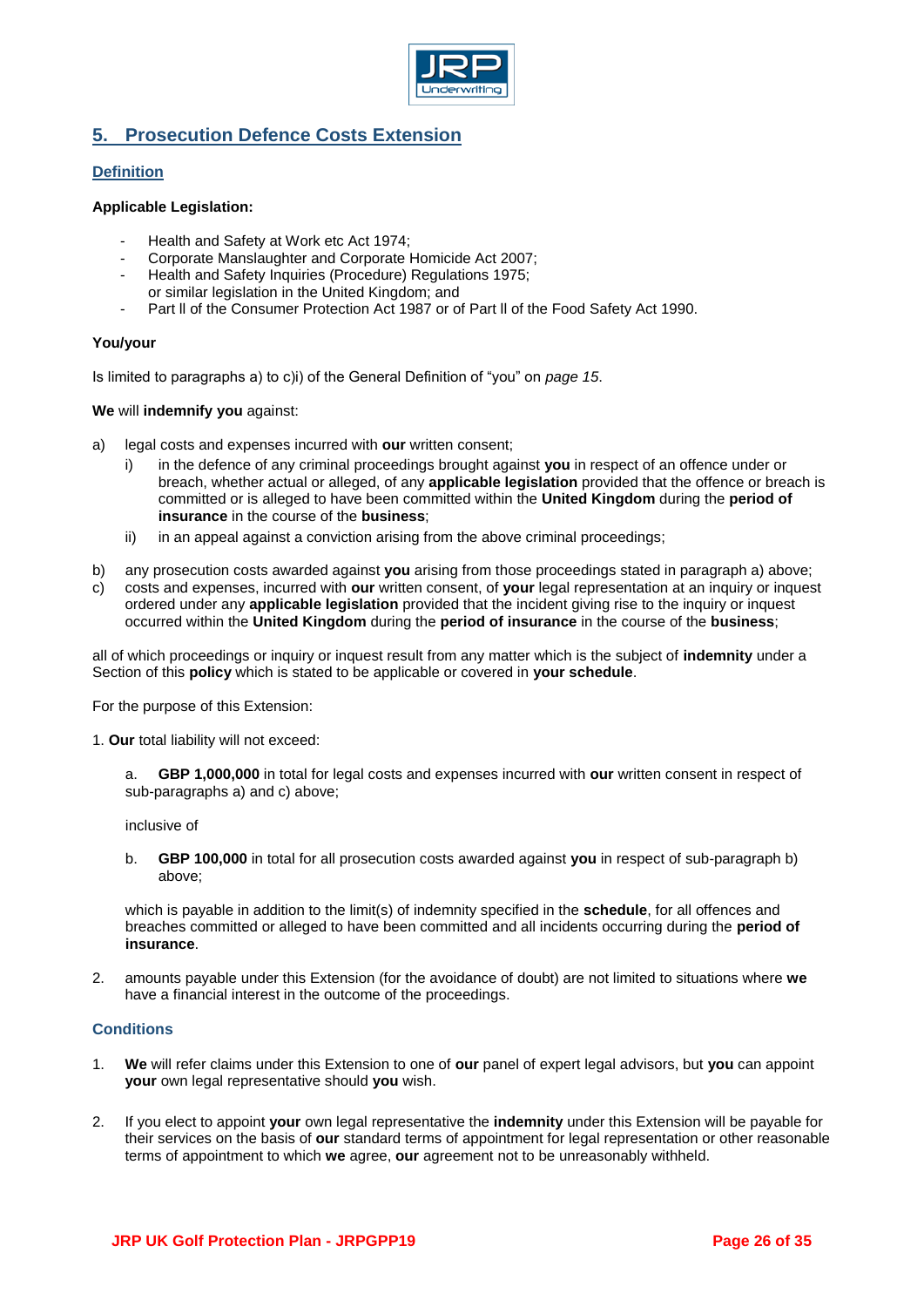

- 3. **We** are entitled to have sight of the appointed legal representative's file relating to the defence of a prosecution or representation at an inquiry which is the subject of a claim under this Extension and **you** are considered to have provided consent for **us** or **our** appointed agent to have sight of the file for auditing, quality and cost control purposes.
- 4. At any time **we** may seek an independent barrister's opinion as to the prospects of success in defending the prosecution. If the opinion is that a "not guilty" plea does not have a reasonable prospect of success then **we** will advise **you** of that opinion. Should **you** elect to continue with a "not guilty" plea then;
	- i) **we** will withdraw **our** support for **your** defence and be under no further obligation to **indemnify you**  against any costs incurred from the date of **your** refusal to accept that opinion; unless
	- ii) **you** obtain an independent barrister's opinion at **your** own expense which contradicts the opinion that **we** have obtained; in which case
	- iii) **we** will ask the Chairperson or Vice-Chairperson of the Bar Council to appoint a Queen's Counsel to give a final opinion, at our expense, as to the prospects of success in defending the prosecution.

If the opinion of the Queen's Counsel agrees with **your** Barrister's opinion then **we** will continue to support **your**  defence, but if it does not **we** will withdraw **our** support for **your** defence and be under no further obligation to **indemnify you** against any costs incurred from the date of the Queen's Counsel final opinion.

This does not affect **your** rights under "Claims Conditions - 5. Arbitration" on *page 30*, nor (if **you** meet the criteria) to refer a dispute to the Financial Ombudsman Service by following the complaints procedure in "How to make a complaint" on *page 7*.

- 5. In the event that **you** are dissatisfied with service provided by the appointed legal representative:
	- i) during the proceedings **you** should raise this with them in the first instance. If **you** remain dissatisfied and they;
		- a) are a member of **our** panel **you** can complain to **us** by following the complaints procedure in "How to make a complaint" on *page 7*;
		- b) were **your** own appointment **you** could elect to replace them, but **you** must understand that;
			- this could prolong the court case:
			- whilst the consequences could be to your advantage they might be to your disadvantage;
			- this is likely to incur increased costs for which **we** would only **indemnify you** if **you** have made **us** aware of your dissatisfaction and if **we** have given **our** written consent to replacement before it happens.

Nothing in this sub-paragraph 5.i)b) removes or diminishes any other provision of this Extension.

- ii) after the proceedings have been concluded and a verdict handed down and they;
	- a) are a member of **our** panel **you** may complain to us by following the complaints procedure in "How to make a complaint" on *page 7*;
	- b) were **your** own appointment **you** can complain to them and if **you** remain dissatisfied you can refer your complaint to the Solicitors Regulation Authority Contact Centre on 0370 606 2555 or email **[contactcentre@sra.org.uk](mailto:contactcentre@sra.org.uk)**

# **Exclusions**

#### **We** will not **indemnify you**:

- i) against liability for fines or penalties of any kind;
- ii) against liability, or for costs and expenses in defending a prosecution for liability, arising from or caused by any deliberate act or omission of any person eligible for an **indemnity** under this Extension if the result could reasonably have been expected to constitute a breach of the **applicable legislation** having regard to the nature and circumstances of that act or omission;
- iii) against liability for costs and expenses in defending a prosecution where **indemnity** is provided by any other insurance.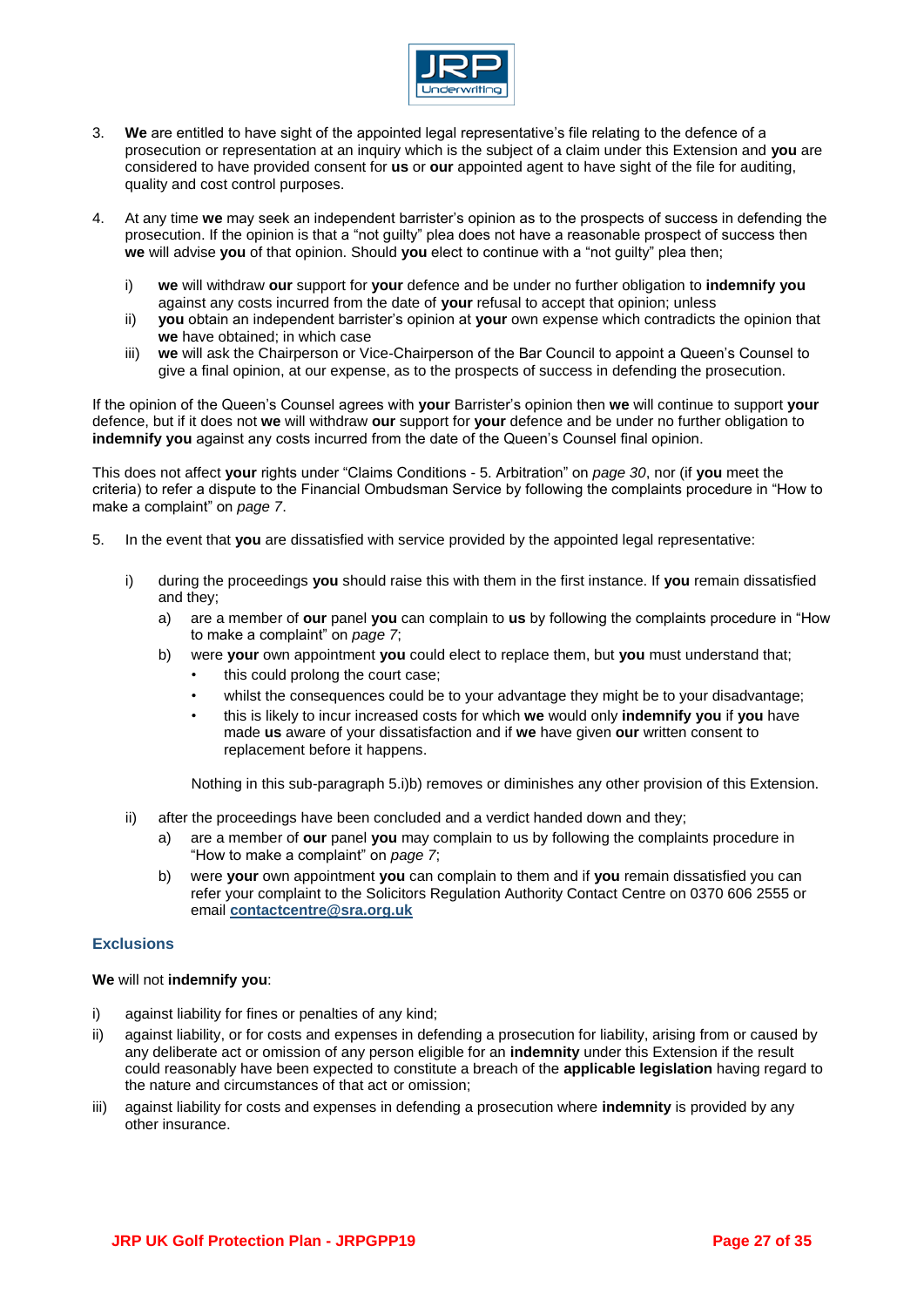

# **General Exclusions**

*The following General Exclusions are applicable to all Sections of the policy unless stated otherwise.* 

# **1. United States of America and Canada**

**We** will not **indemnify you** against **your** legal liability:

- i) in respect of any judgment award or settlement made within;
- ii) in respect of any order made anywhere in the world to enforce, in whole or in part, any judgment award or settlement made within;

the United States of America or Canada or any countries, territories, possessions, dependencies or protectorates which operate under the laws of the United States of America or Canada other than in respect of liability arising out of temporary visits to;

- iii) the United States of America or Canada; or
- iv) any countries, territories, possessions, dependencies or protectorates which operate under the laws of the United States of America or Canada;

in a non-manual labour capacity by **your** directors or **employees** normally resident in the **United Kingdom**  under *sub-paragraph B* of the *Operative Clause* to *Section B– Public Liability* or under *Extension 4 - Overseas personal liability* of the *Extensions applicable to Section B*.

# **2. Radioactivity**

**We** will not **indemnify you** against **your** legal liability directly or indirectly caused by or contributed by or arising from;

- i) ionising radiation or contamination by radioactivity from any nuclear fuel or from any nuclear waste from the combustion of nuclear fuel;
- ii) the radioactive, toxic, explosive or other hazardous properties of any explosive nuclear assembly or nuclear component of an explosive nuclear assembly;

# **3. Punitive Damages, Penalties and Fines**

**We** will not **indemnify you** against **your** legal liability for any award of punitive, aggravated or exemplary damages whether as fines, penalties, multiplication of compensatory awards or damages or in any other form.

# **4. Contractual Liability**

**We** will not **indemnify you** against **your** legal liability which is assumed by **you** under agreement unless liability would have arisen in the absence of that agreement.

#### **5. War**

**We** will not **indemnify you** against **your** legal liability directly or indirectly caused by, happening through or following war, invasion, act of foreign enemy, hostilities (whether war be declared or not), civil war, rebellion, revolution, insurrection or military or usurped power.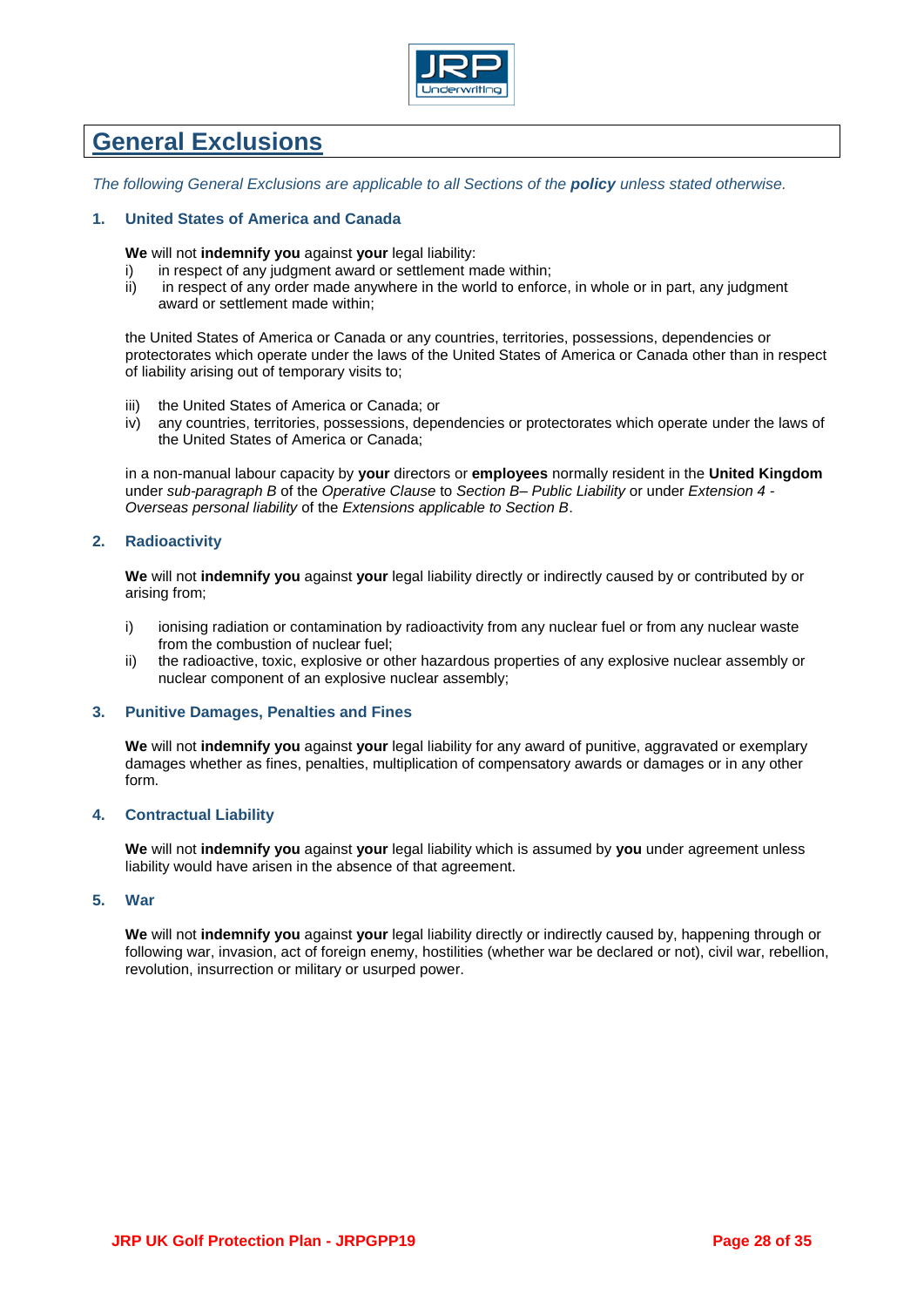

# **6. Cyber Exclusion**

**We** will not **indemnify you** against:

- i) any loss directly or indirectly caused by or contributed to by or arising from or occasioned by or resulting from any alteration, modification, distortion: or
	- a) corruption of or damage to any computer or other equipment or component or system or item which processes stores transmits or receives data or any part of it whether tangible or intangible (including but without limitation any information or programs or software); or
	- b) erasure or corruption of data processed by any computer or other equipment or component or system or item; whether **your** property or not, where the loss is caused by a **virus** or **similar mechanism**, **phishing** or **hacking** or **denial of service attack;**
- ii) any legal liability or financial loss or expense, including but not limited to consequential loss, caused by or contributed to or arising from or occasioned by or resulting from a **virus or similar mechanism, phishing** or **hacking** or **denial of service attack** or misuse of any computer or other equipment or component or system or item whether or not resulting in:
	- a) actual or anticipated disclosure or publication of data including but not limited to privileged information or sensitive personal data;
	- b) actual or suspected theft of data including but not limited to privileged information and sensitive personal data;

except to the extent of the **indemnity** provided under "General Extension 4 - Data Protection Regulation" of this **policy**.

For the purposes of this Exclusion, the following definitions are added to **your policy.**

# **Definitions**

#### **Denial of service attack**

Any actions or instructions constructed or generated with the ability to damage, interfere with or otherwise affect the availability of networks, network services, network connectivity or information systems. Denial of service attacks include, but are not limited to, the generation of excess traffic into network addresses, the exploitation of system or network weaknesses and the generation of excess or non-genuine traffic between and amongst networks.

#### **Hacking**

Unauthorised access to any computer or other equipment or component or system or item which processes stores or retrieves data, whether **your** property or not.

# **Phishing**

Any access or attempted access to data or information made by means of misrepresentation or deception.

#### **Virus or similar mechanism**

Program code, programming instruction or any set of instructions intentionally constructed with the ability to damage, interfere with or otherwise adversely affect computer programs, data files or operations, whether involving self-replication or not. The definition of virus or similar mechanism includes but is not limited to Trojan horses, worms and logic bombs.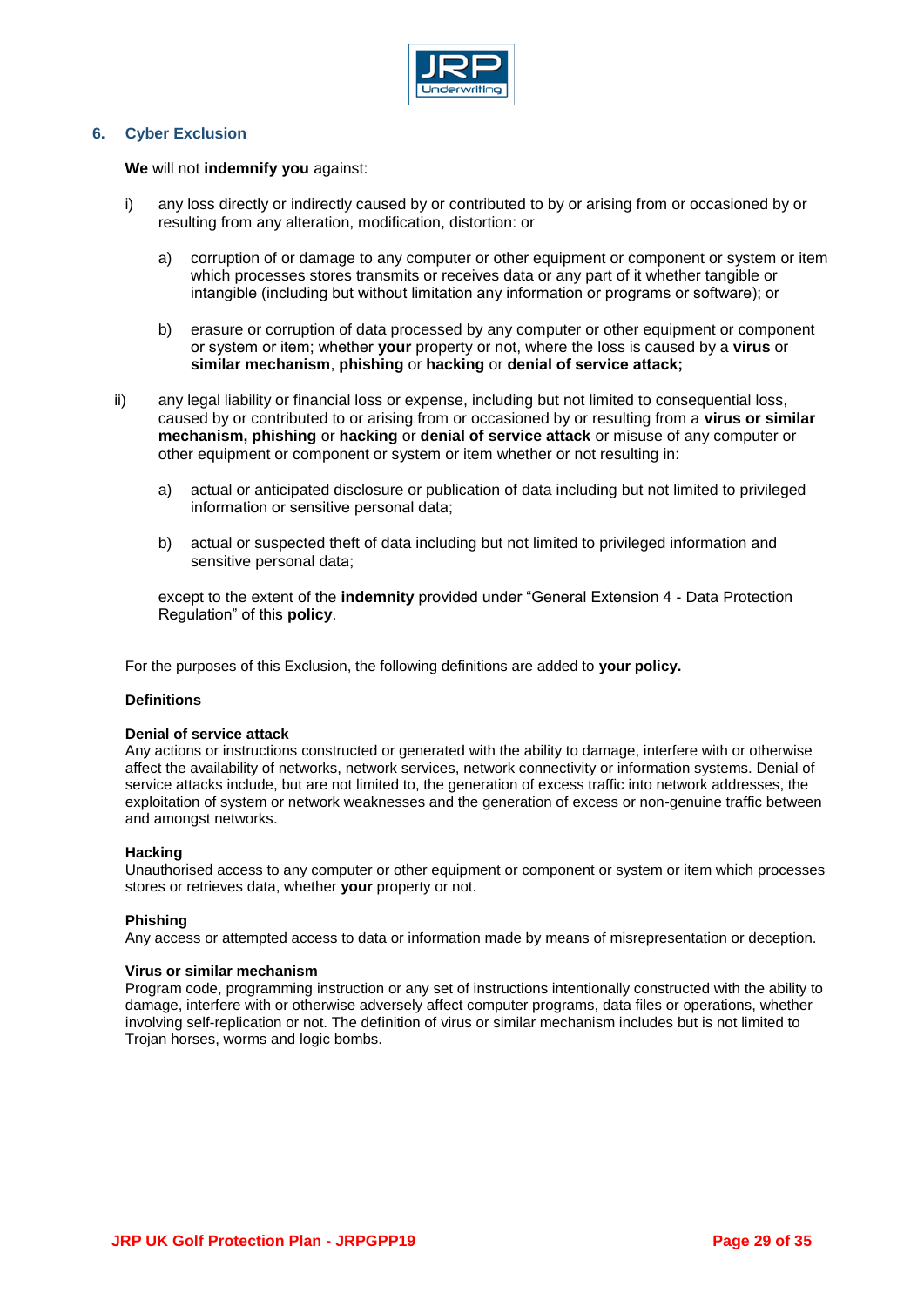

# **General Exclusions continued**

*The following General Exclusions are not applicable to Section A – Employers' Liability.* 

# **7. Excess**

**We** will not **indemnify you** against **your** legal liability for the first amount equal to the **excess** stated in the **schedule**.

#### **8. Computer Systems**

**We** will not **indemnify you** against **your** legal liability arising out of failure of any computer system, whether or not **your property**, to be date or time compliant including failure of any correction, attempted correction, conversion, renovation, rewriting or replacement of any computer system relating to date or time compliance.

#### **9. Asbestos**

**We** will not **indemnify you** against **your** legal liability in respect of any loss, cost or expense directly or indirectly arising out of, resulting from or in respect of which a link has been or is established to the manufacture, mining, processing, distribution, testing, remediation, removal, storage, disposal, sale, use or exposure to asbestos or materials or **products** containing asbestos whether or not there is another cause of loss which may have contributed concurrently or been operative in the sequence of events resulting in a loss.

# **10. Due Care**

**We** will not **indemnify you** against **your** legal liability caused by or arising out of the deliberate, conscious or intentional disregard of **your** obligation to take all reasonable steps to prevent **bodily injury** or loss of or damage to **property**.

# **11. Liquated Damages and Contractual Remedies**

**We** will not **indemnify you** against **your** legal liability arising out of clauses or warranties which pre-define and/or pre-agree compensation payable by **you** for loss, detriment, or injury to a person or a person's rights or property (including but not limited to liquidated damages clauses, penalty clauses or performance warranties) unless liability would have arisen in the absence of those clauses or warranties.

### **12. Terrorism**

**We** will not **indemnify you** against **your** legal liability directly or indirectly caused by or arising out of **terrorism** or any loss, damage, costs or expenses directly or indirectly caused by or arising out of any action taken in controlling, preventing, suppressing or in any way relating to any act of **terrorism**.

# **13. Pollution**

**We** will not **indemnify you** against **your** legal liability caused by or arising out of **pollution**, but we will indemnify you under *Section B– Public Liability* or *Section C – Products Liability* against liability in respect of accidental **bodily injury** or accidental loss of or damage to **property** caused solely by **pollution** which results from a sudden, identifiable, unintended and unexpected incident if that incident takes place in its entirety at a specific and identified time and place during the **period of insurance** provided that;

- i) all **pollution** which arises out of any one incident will be deemed to have occurred at the time that incident takes place;
- ii) **we** will not **indemnify you** against liability in respect of **pollution** happening anywhere in the United States of America or Canada or their territories, possessions, dependencies or protectorates; and
- iii) nothing in these provisos will increase **ou**r liability to pay more than the limits of indemnity specified in the **schedule** in total in respect of damages costs fees and expenses awarded against **you** during the **period of insurance**.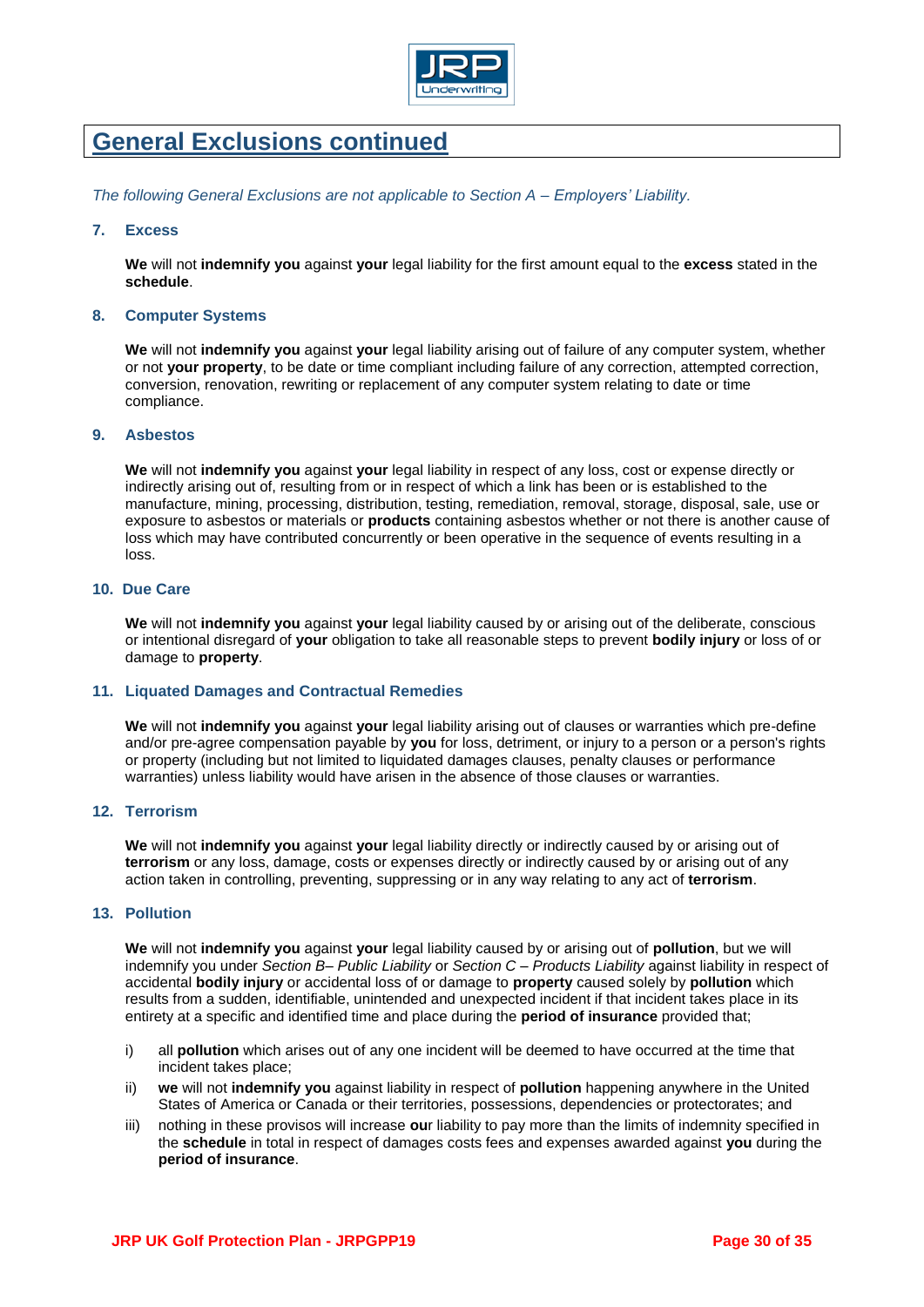

# **14. Bodily Injury to Employees**

**We** will not **indemnify you** against **your** legal liability for **bodily injury** to any of **your employees** arising out of and in the course of employment by **you** in **your business**.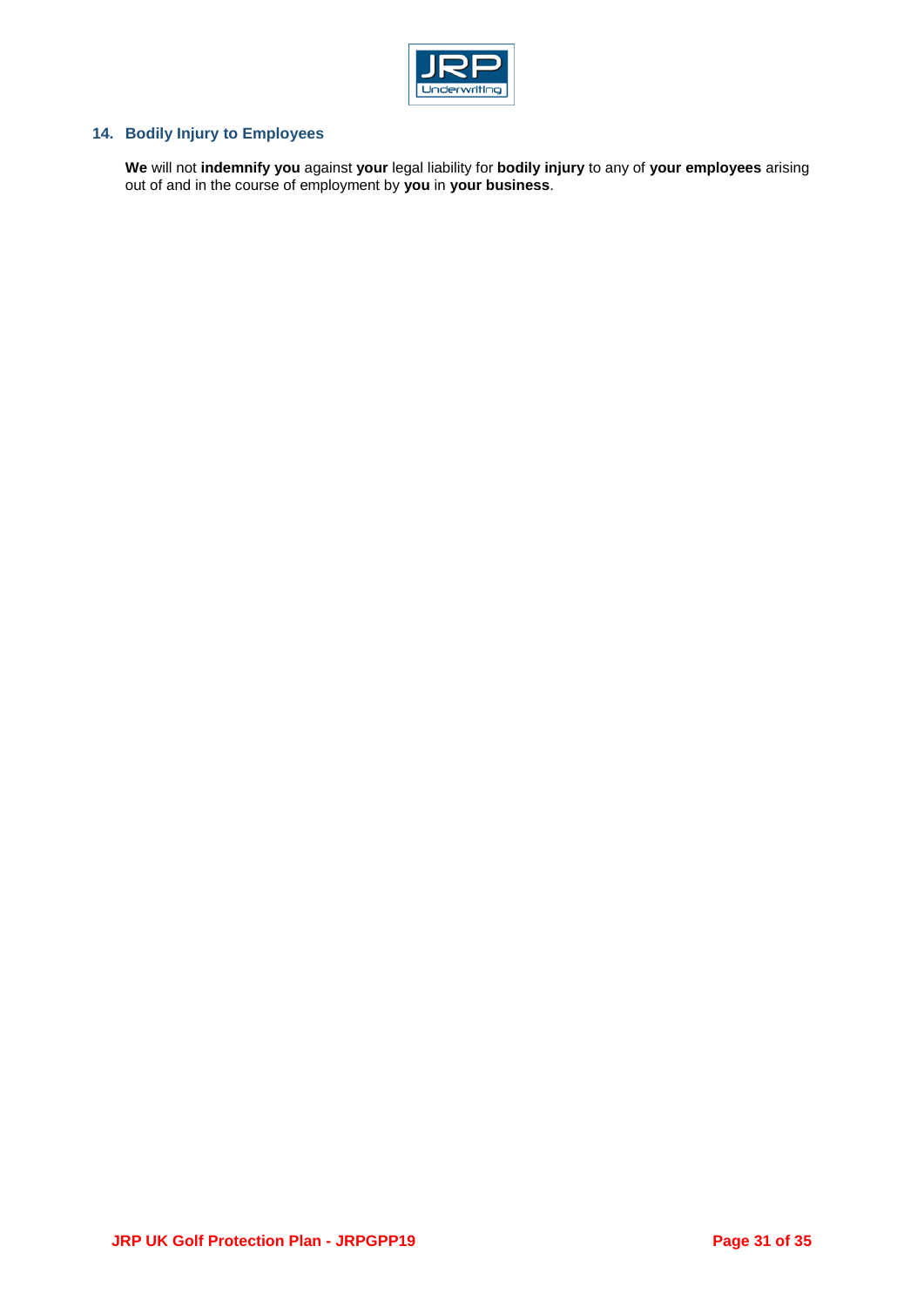

# **Claims Conditions**

*Claims Conditions 1 and 2 are conditions of the insurance that you need to meet as your part of this contract. If you do not meet either of these conditions and that either causes a claim or contributes to a claim, we may reject that claim or payment in respect of that claim could be reduced. In some circumstances your policy may not be valid.* 

# **1. Notification**

**You** must give notice in writing to **us** as soon as reasonably practicable of any event or occurrence that may give rise to a claim under this **policy** and give all additional information as **we** may reasonably require. Every impending prosecution, inquest or fatal accident enquiry claim, summons or process and all documents relating to those must be forwarded to **us**, unanswered if a claim for liability is made against **you**, as soon as reasonably practicable, but no later than fourteen (14) days after receipt.

# **2. Claims handling**

**You** must not make any admission, offer, promise or payment without **our** written consent.

**We** will be entitled to take over and conduct in **your** name the defence or settlement of any claim or to prosecute in **your** name for **your** own benefit any claim for **indemnity** or damages or otherwise.

**We** will have full discretion in the conduct of any proceedings and in the settlement of any claim.

**You** must give all information and assistance as **we** may reasonably require.

# **3. Discharge of liability**

**We** may at any time pay to **you** in connection with any claim or series of claims under this **policy** to which an **indemnity** applies the limit of indemnity (after deduction of any sums already paid) or any lesser amount for which those claims can be settled and upon payment being made, **we** will relinquish the conduct and control of and be under no further liability in connection with those claims except for the payment of defence costs incurred with **our** consent before the date of payment (unless the limit of indemnity is stated to be inclusive of defence costs).

However, if **we** exercise the above option and the amount required to dispose of any claim or series of claims exceeds the limit of indemnity and the balance of the amount required to dispose of the claim is insured either in whole or in part with defence costs payable in addition to the limit of indemnity under this **policy** then **we** will also contribute **our** proportion of subsequent defence costs incurred with **our** consent.

# **4. Other insurance**

If in respect of any claim under this **policy** there is any other insurance or **indemnity** in **your** favour in force relative to that claim, or there would be but for the existence of this **policy**, **our** liability will be limited to the amount in excess of that which is or would have been payable (but for the existence of this **policy**) in respect of that claim but always limited to the limit of indemnity.

# **5. Arbitration**

If any difference arises as to the amount to be paid under this **policy** (liability being otherwise admitted by **us**) this difference will be referred to an arbitrator to be appointed by **you** and **us** in accordance with Insurance and Reinsurance Arbitration Society (ARIAS) (UK) Arbitration Rules (or any subsequently amending authority or rules).

All costs of the arbitration will be at the discretion of the arbitrator who will decide how much each of the parties in dispute must pay and to whom.

The seat of the arbitration will be in London, England and the arbitration tribunal will apply the proper law of this contract and of this arbitration condition as stated in "Choice of Law and Jurisdiction" on *page 11*.

However, **you** may not need to engage in arbitration if **you** meet the criteria for the Financial Ombudsman Service to deal with the dispute and **you** follow the complaints procedure, all of which is contained in "How to make a complaint" on *page 7*.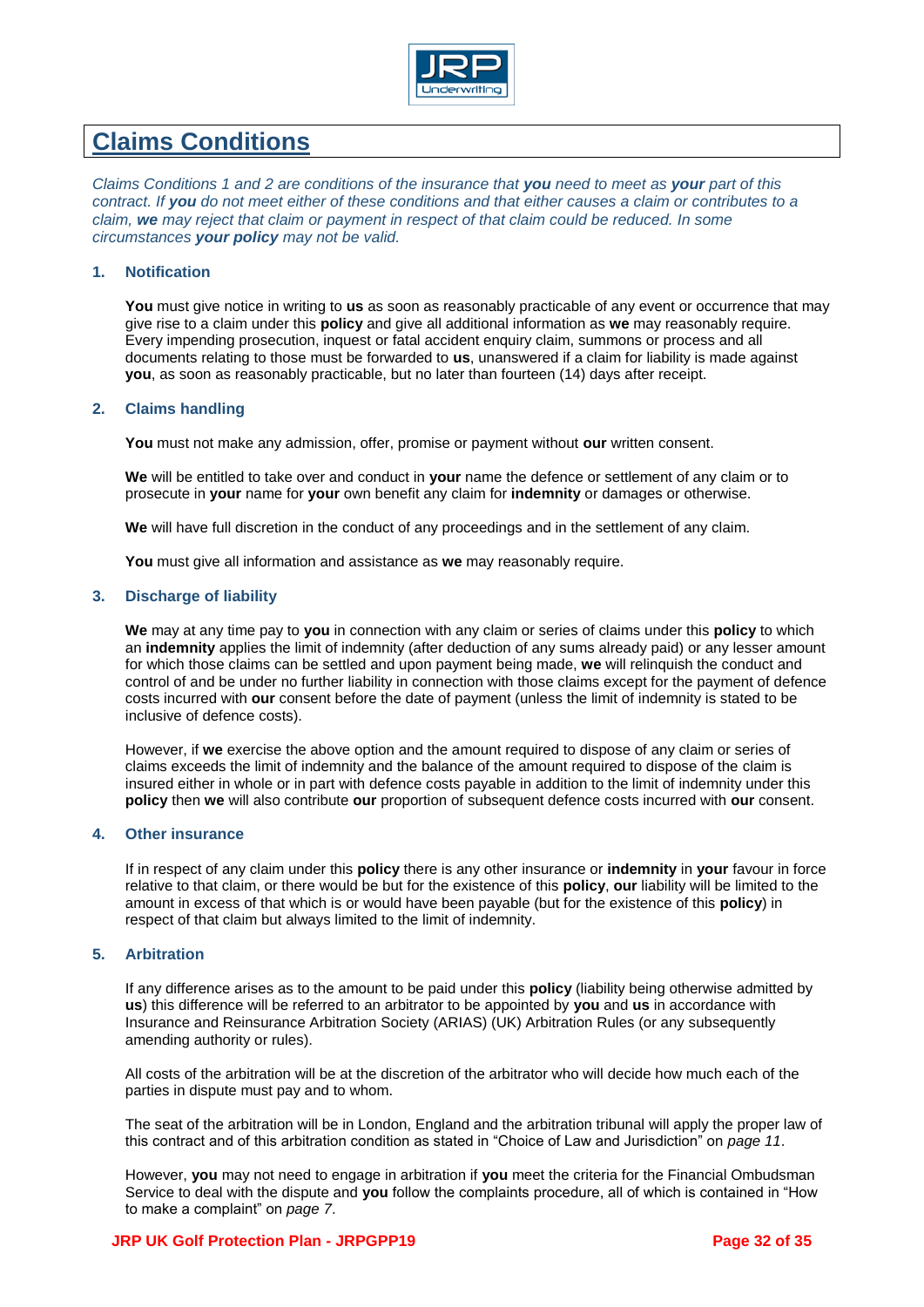

# **6. Remedy for fraud**

If **you** or anyone acting on **your** behalf makes a fraudulent claim under this **policy**, including providing fraudulent information or documentation, **we** will:

- a) refuse to pay the claim;
- b) seek to recover any of costs already incurred by **us** relating to the fraudulent claim;
- c) have the option to cancel the **policy** from the date of the fraudulent act; and
- d) keep any premium paid to **us**.

This will not affect separate claims made before the fraudulent act, unless they too were fraudulent.

# **7. Breach of the duty of fair presentation**

#### **A. Remedy for breach of the duty of fair presentation**

A non-disclosure or misrepresentation is "deliberate or reckless" if:

- a) in the case of a misrepresentation, **you** knew it was untrue or misleading, or did not care whether it was untrue or misleading;
- b) in the case of a non-disclosure, **you** knew that the matter to which the non-disclosure related was material to **us**, or did not care whether or not it was material to **us**.

The burden will be on **us** to prove all matters set out in this condition.

#### **B. Remedy for deliberate or reckless breach of the duty of fair presentation**

If **you** deliberately or recklessly breach **your** duty of fair presentation of the risk this **policy** will be avoided from its start date and no premium will be returned.

#### **C. Remedy for breach of the duty of fair presentation which is neither deliberate nor reckless**

If **your** breach of the duty of fair presentation of the risk was neither deliberate nor reckless, and had **we**  known the information which led to the breach from the start of the **policy** or at the time of its renewal, **we**:

#### a) **would not have entered into the contract:**

**we** will:

- i) charge an additional premium calculated from the start of the **period of insurance** (the amount charged will be proportionate with the increase in risk);
- ii) apply additional terms from the date **we** discover the breach;

provided **you** have paid the additional premium **we** requested and agreed in writing to the additional terms, **we** will also:

- a. pay any valid claims notified to **us** before the date of the discovery of the breach, including any valid claim which led to the discovery of the breach;
- b. continue to cover **you** on the revised basis for the remaining **period of insurance**, but **we** may not continue insuring **you** once the **policy** reaches its renewal date.

However there may be certain circumstances where **we** will cancel the **policy** from the start date. These circumstances will include where the breach means **we** or **our** parent company will suffer reputational harm in either the insurance market, the media or amongst **our** customers or trading partners.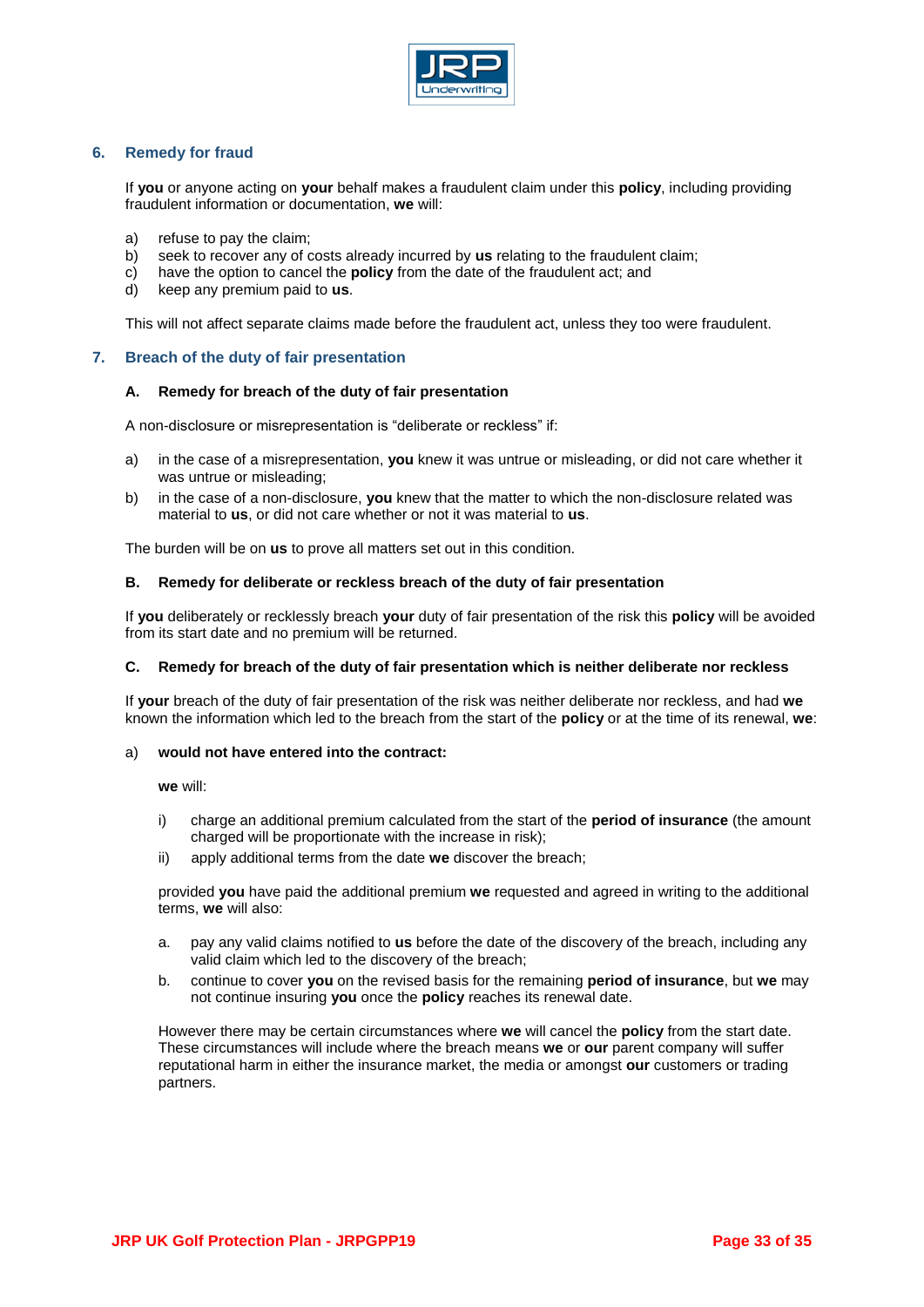

If **we** do cancel **your policy** from the start date because of the above all premiums paid will be returned.

# a) **would have applied different terms**:

**we** will apply those different terms from the date **we** discover the breach.

# b) **would have charged a higher premium**:

**we** will charge an additional premium calculated from the start of the **period of insurance**.

# c) **would have charged a higher premium and applied different terms:**

- i) **we** will charge an additional premium (calculated from the start of the **period of insurance**); and
- ii) apply additional terms from the date **we** discover the breach.